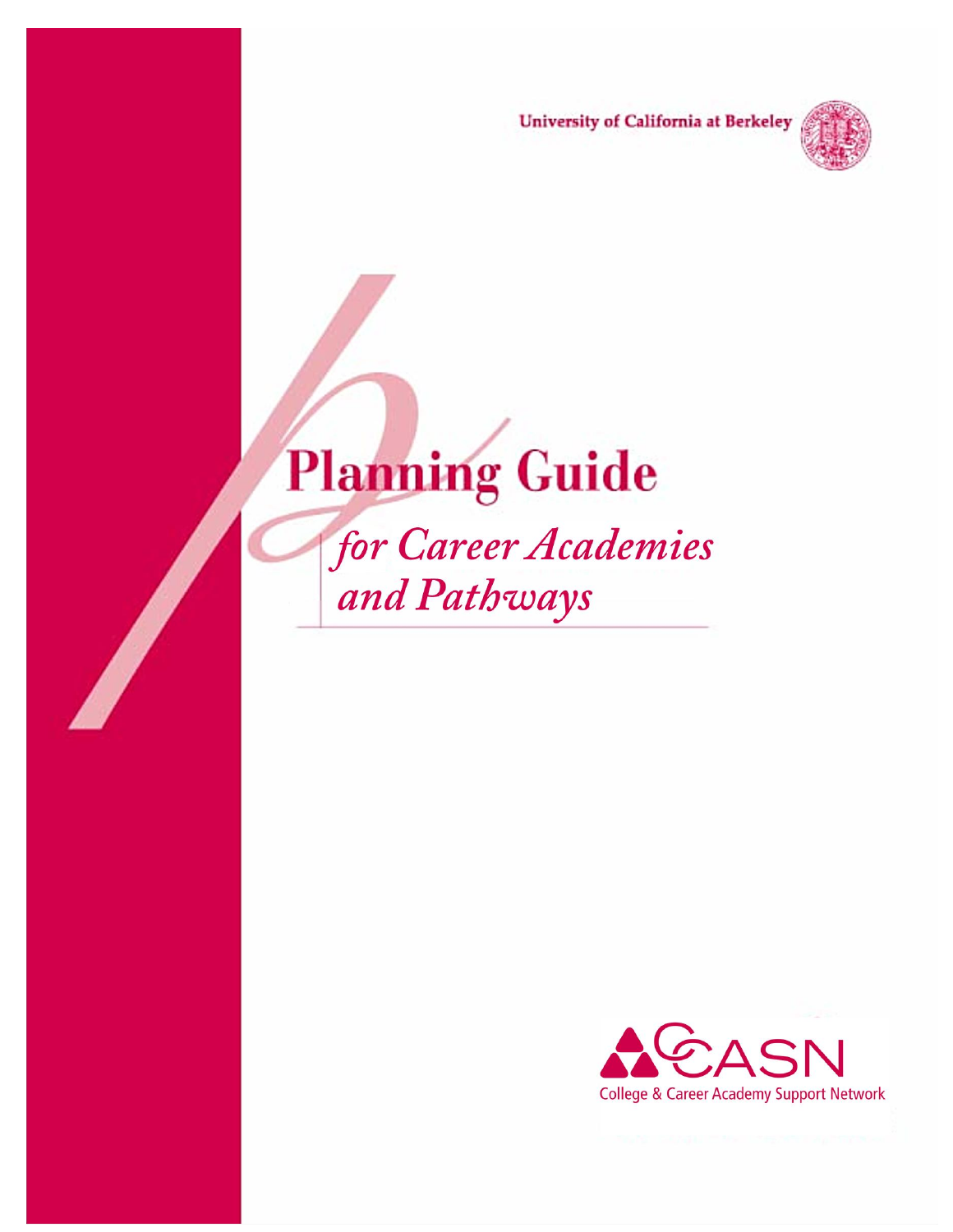The original version of this guide was made possible by funding from the Wallace Foundation and the California Department of Education. This update was funded by the James Irvine Foundation.

Charles Dayton, National Liaison

2014

College and Career Academy Support Network Graduate School of Education University of California, Berkeley Berkeley, CA 94720-1670 ask\_casn@berkeley.edu

> <http://casn.berkeley.edu/> <http://collegetools.berkeley.edu/>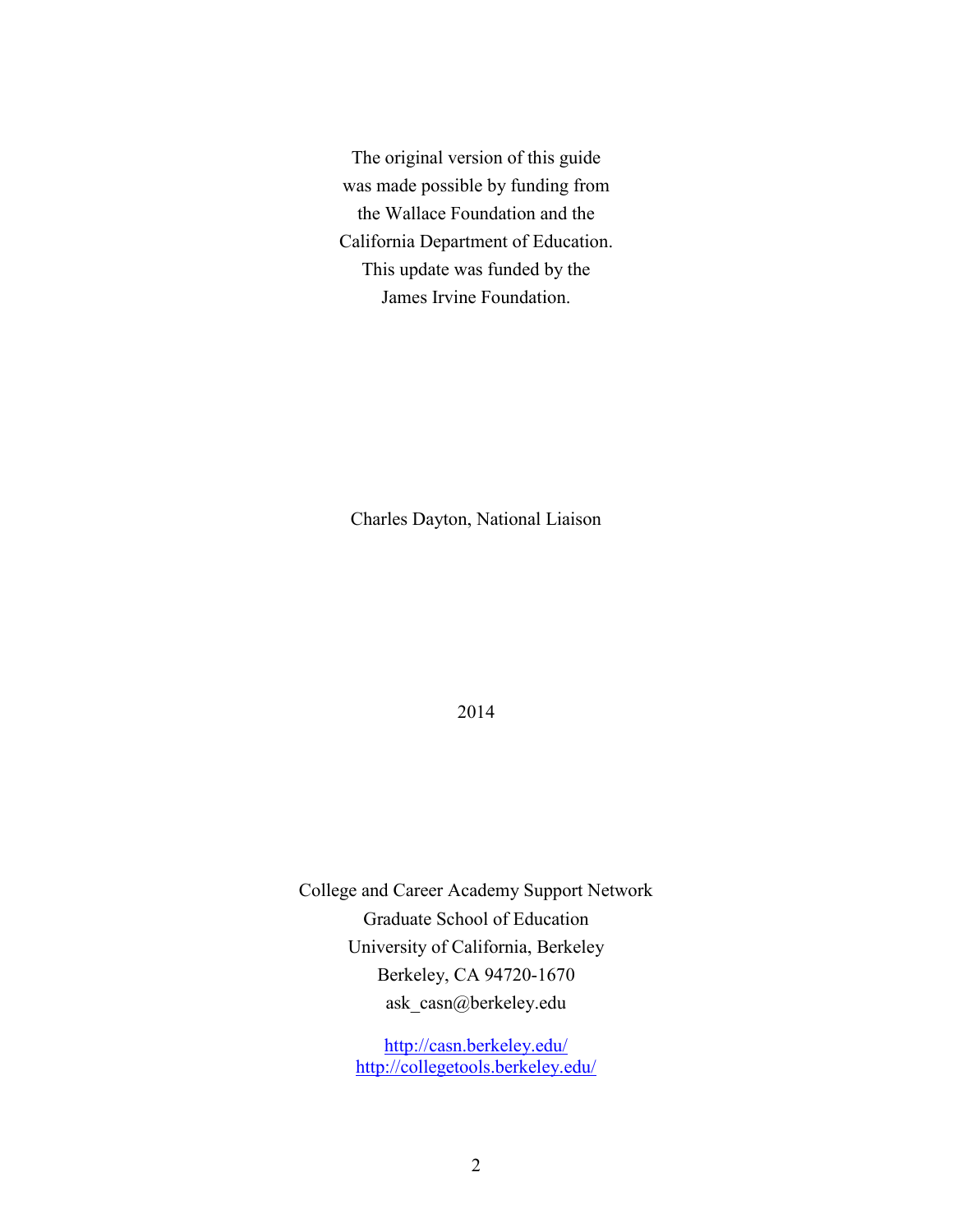# **Table of Contents**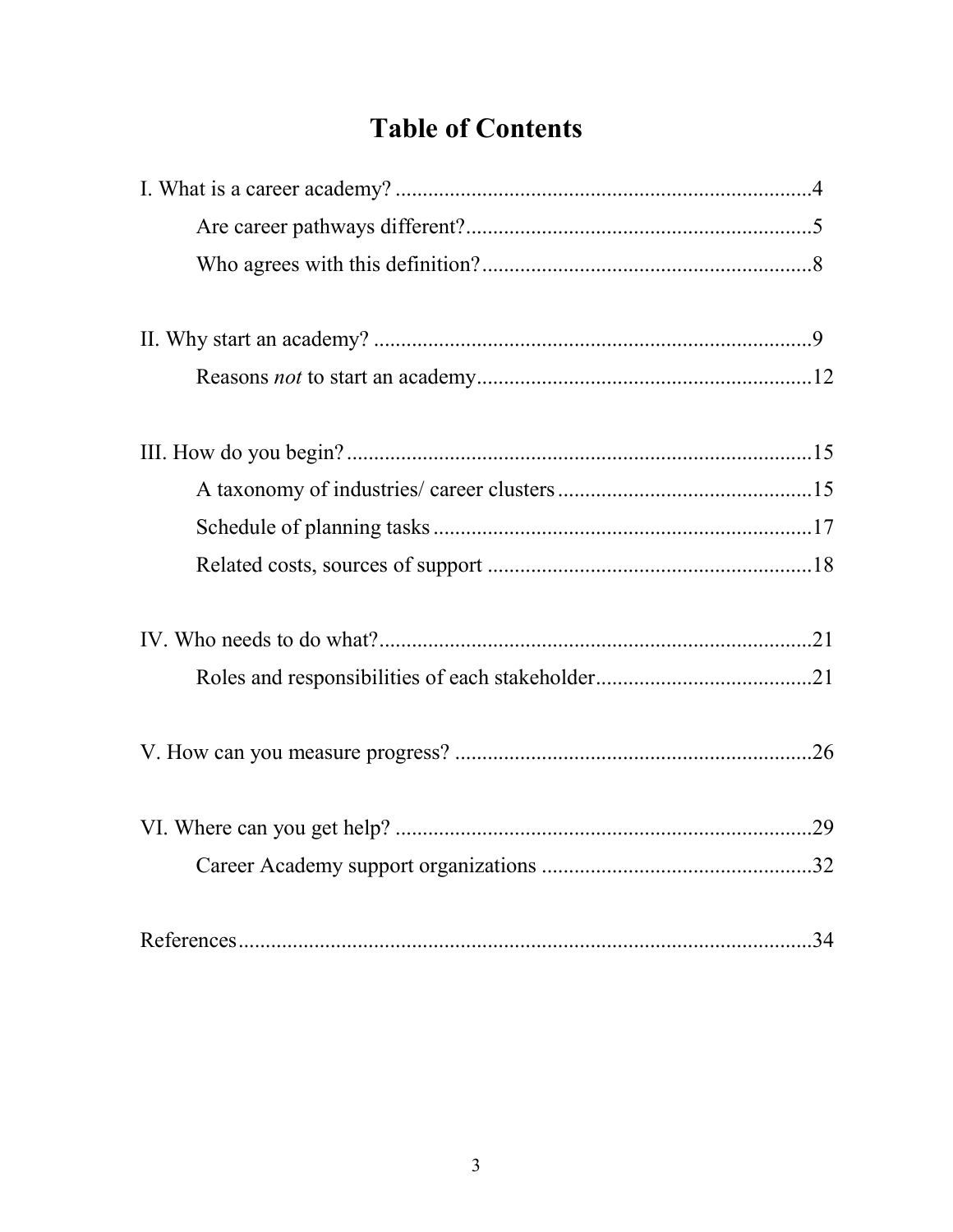# **Chapter I What is a career academy?**

The first career academy began in 1969 at Edison High School in Philadelphia. It enrolled 30 students, was called the "Academy of Applied Electrical Science," and was supported in part by the Philadelphia Electric Company. From that small beginning has grown an estimated 10,000 career academies today in approximately 7,000 high schools, with upwards of one million students enrolled. Several states have academy networks, as do many individual districts, and a few districts have gone all career academy. And there are now several organizations working at the national level to support career academies; these are described in Chapter VI, with links to their websites.

While the U.S. Departments of Education, Labor, Justice, Health and Human Services, and Transportation have all shown interest in career academies, there is no federal agency that officially oversees them. A national survey conducted in 2012 by the National Center for Educational Statistics found 6,300 high schools with at least one career academy. The Small Learning Community grants program administered by the U.S. Department of Education reports that career academies were the most common variety of program implemented under that initiative in the  $\sim$ 1,500 high schools receiving such grants during the first decade of the 2000s.

Definitions of career academies have evolved over the years. In 1984 the State of California passed legislation defining what a *California Partnership Academy* was, since updated several times, providing a precise definition in that state. In 1999 the Career Academy Support Network (CASN) at UC Berkeley gathered the various definitions of career academies from the states and organizations supporting them and merged these into a "common definition." In 2004 this was expanded into the *Career Academy National Standards of Practice*, which was updated in 2012. The National Career Academy Coalition (NCAC) has developed a set of rubrics to accompany these standards and offers accreditation-like reviews of academies.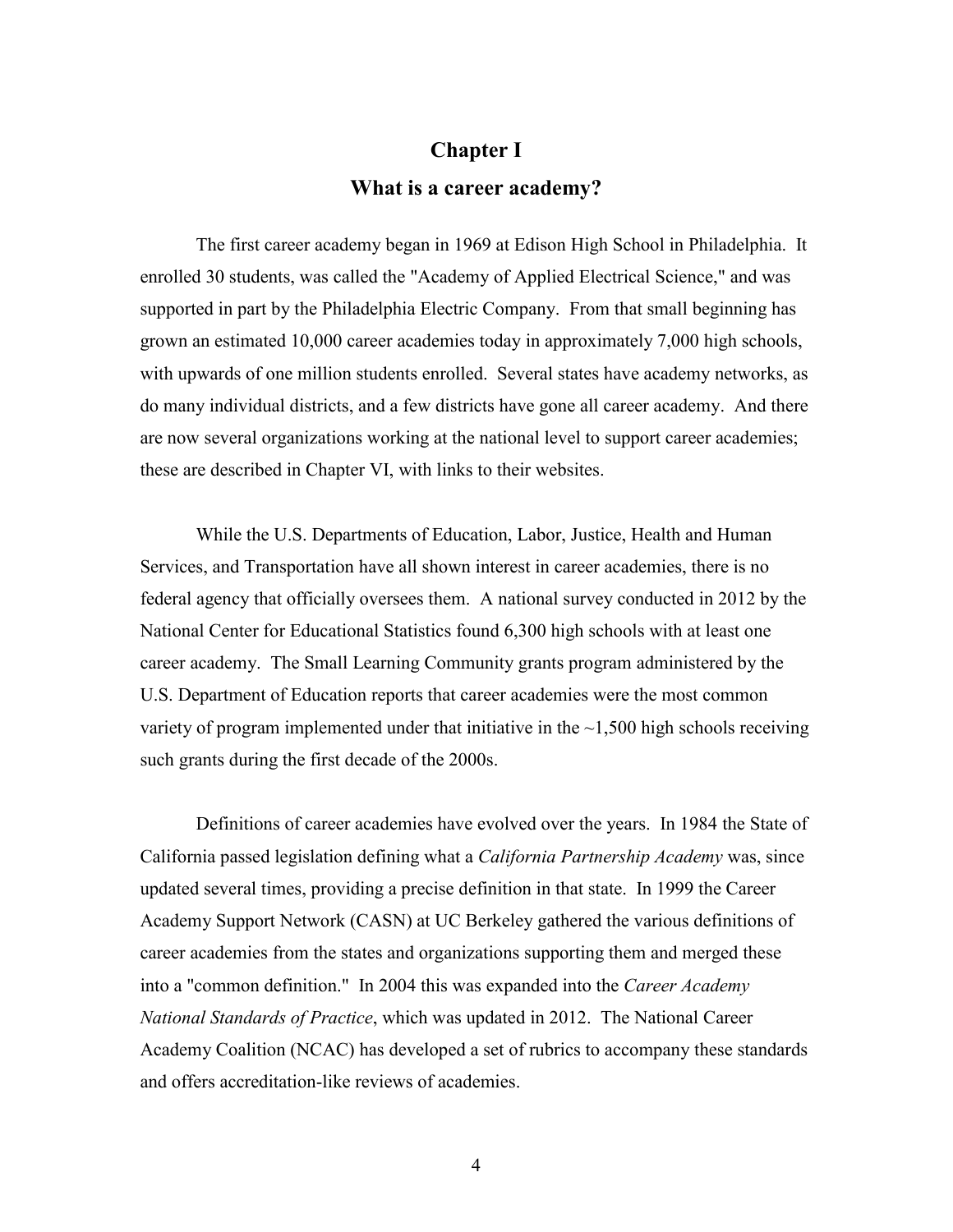This common definition arrived at among national support organizations has three central features:

A small learning community within the larger high school A curriculum that combines a career focus with meeting college entrance requirements Partnerships with employers, community members, and post-secondary institutions

## **Are career pathways different?**

California has been the most active state in implementing and supporting career academies, and in recent years the California Department of Education has been complemented by a parallel effort of the James Irvine Foundation. The Foundation has developed an initiative called Linked Learning, and uses the term "pathways" rather than "academies". It has provided grants to nine large school districts in California that have worked to implement this approach district wide. It has also sponsored ConnectEd California to support these efforts, and the Linked Learning Alliance to provide leadership in Sacramento.

Linked Learning pathways follow all the same principles as career academies: they emphasize preparing students for both college and careers; focus on academics as well as careers and the integration of the two; require strong student support; and incorporate work-based learning, via a continuum of activities that builds over the high school years. To the degree they are different, it is that they *must* include a ninth grade element, don't insist on cohort scheduling (although they emphasize teamwork among academic and career-technical teachers), and are usually larger in terms of student numbers. They also require a strong district commitment, viewing this approach as a broad reform strategy, while academies can exist as a single "pocket" program in a high school or district. Linked Learning pathways incorporate many career academies, and also include a few small career-themed high schools. They are offered in a wide variety of career fields in each district.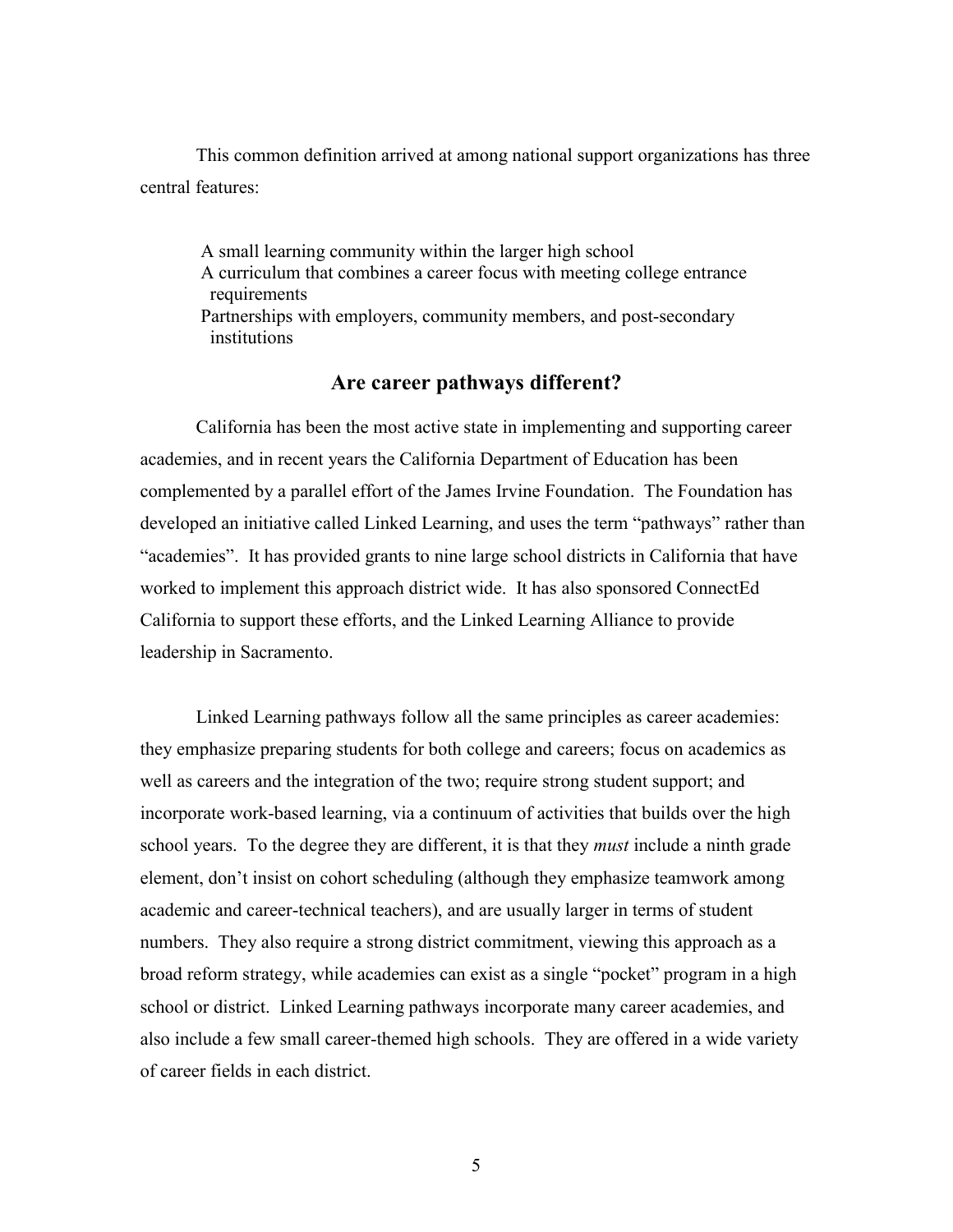#### *A Small Learning Community*

A career academy is a small learning community within a high school, which selects a subset of students and teachers for a two-, three-, or four-year period. Students usually enter through a voluntary process; they must apply and be accepted, with parental knowledge and support. While academies vary in size, they usually have from one to four sections of students at each grade level, or 100-300 students in all. Academy classes are often blocked back-to-back in the daily schedule, and students attend as a group, what is referred to as "cohort" scheduling. Students are able to complete academy and graduation requirements within the regular school day, with the exception of work internships and possible concurrent enrollment in college classes.

A career academy involves teachers from different subjects working together as a team. This team manages the program, with one or two lead teachers usually serving as the coordinator(s). Teams usually participate in professional development, particularly in implementing the key features of the model and gaining exposure to the career field. Team members have shared planning time, usually a daily common planning period, and the lead teacher(s) often have some release time. The joining of a group of students for several periods each day with teachers who they come to know well provides a familylike atmosphere, nurturing close student-teacher ties. Academy students also participate in required and elective classes outside the academy, as well as other activities such as clubs and sports. An academy requires administrator and counselor support.

## *College preparatory curriculum with a career theme*

Students in a career academy have a mixture of career (usually one) and academic (usually two or three) classes at a time. These classes meet entrance requirements for four-year colleges and universities. They are linked to academic and industry standards, encourage high achievement, and show students how their subjects relate to each other and the academy's career field.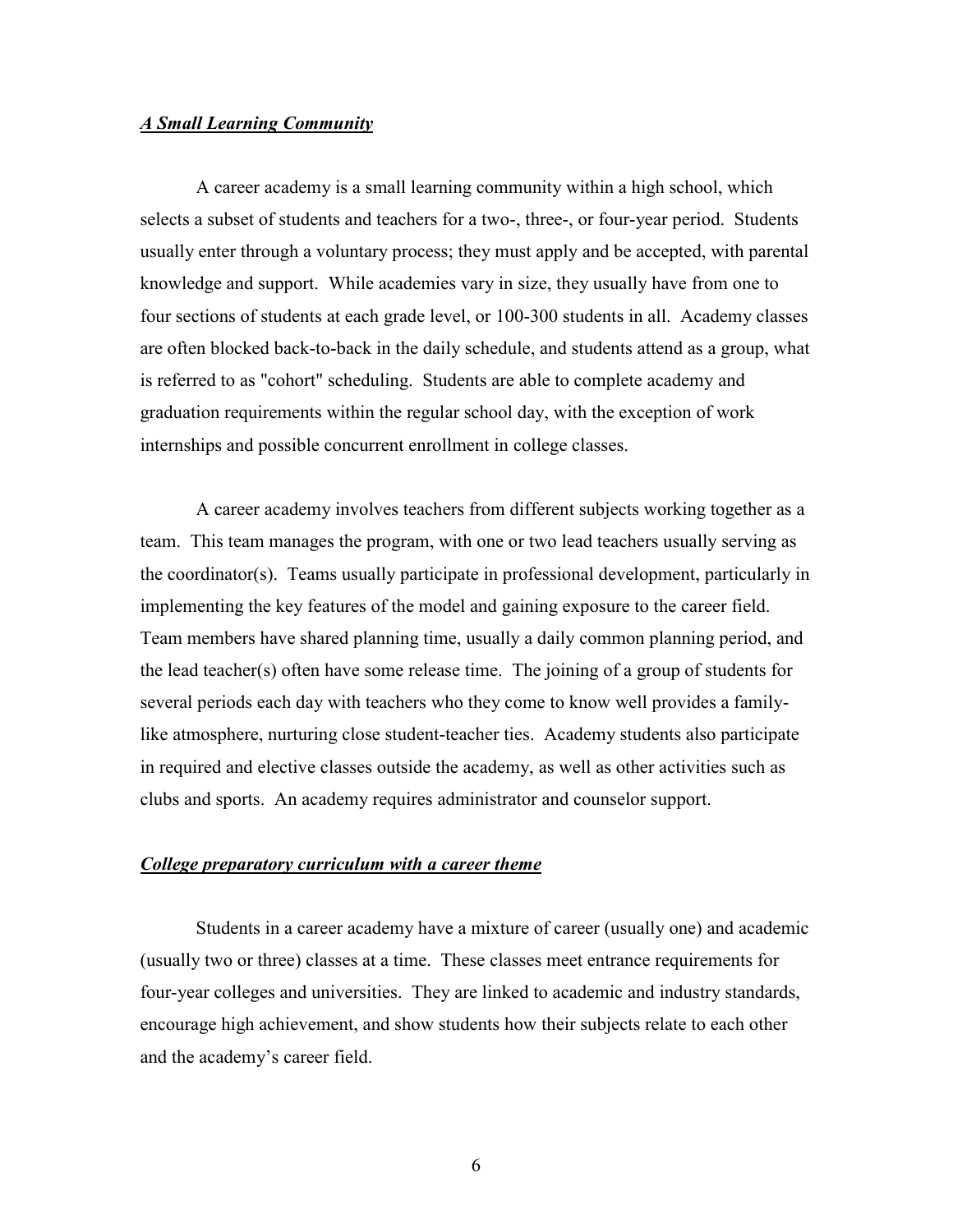The career classes develop knowledge in a broadly defined field, and are designed to expose students to the full vertical range of careers in that field. Projects require students to bring together academic skills across their subjects and apply these to community and work settings outside the school. Usually the sophomore year involves a series of speakers from, and field trips to, employers and nearby colleges. The junior year includes job shadowing and/or a mentor from a supporting employer or college. The summer following the junior year and/or senior year includes work experience, a paid or unpaid work internship or community service assignment. Students are provided with college and career counseling, forming a post-graduate plan that usually includes at least some college (broadly defined), leading to a productive career.

#### *Partnerships with employers, communities, and higher education*

The academy career theme is selected locally, based on an industry that is healthy and can provide a cadre of partners interested in supporting the program. Employers from a group of companies in the selected field, and two- and four-year college representatives, work as partners in the academy, serving on a steering committee (along with teachers, administrators, and often parents and students) that oversees the program's development and operation. This committee helps to plan the various activities in which partners participate: as speakers at the school; field trip and job shadowing hosts; mentors, career-related "big brothers and sisters"; and work internship or community service supervisors. College partners, most often community colleges, also often arrange dual enrollment classes for juniors and seniors to give academy students a head start on postsecondary education, and employer partners often hire graduates.

This three-part definition<http://casn.berkeley.edu/resources.php?r=248&c=21> can be viewed in either chart or graph <http://casn.berkeley.edu/resources.php?r=249&c=21> form at CCASN's website: [http://casn.berkeley.edu/resources.php.](http://casn.berkeley.edu/resources.php) While there are still variations and gaps in the way this approach is implemented in various places around the country, this is an agreed-upon definition of what a successful career academy should include. The full ten-part *Career Academy National Standards of Practice* are available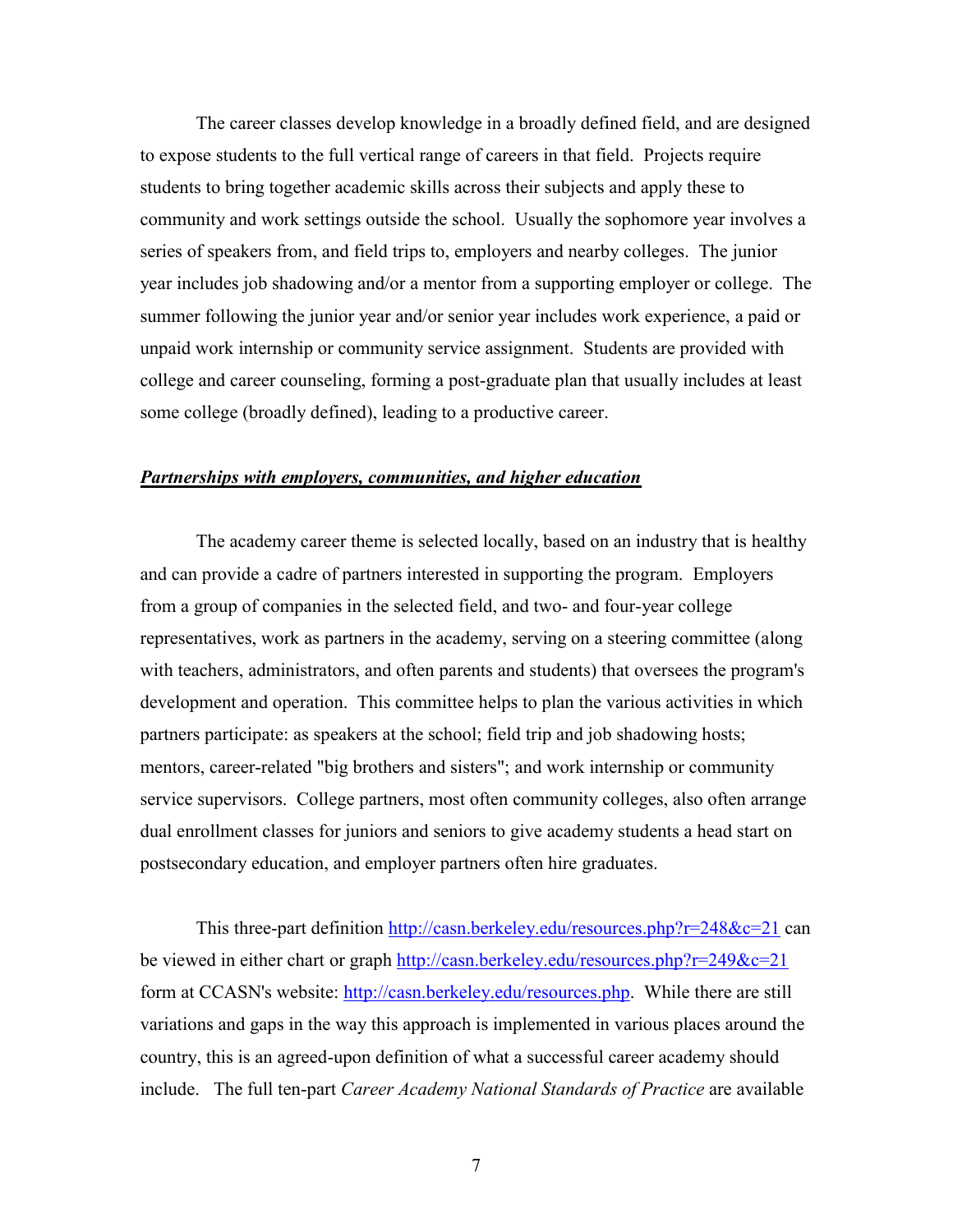[here](http://casn.berkeley.edu/resources.php?r=225&c=) (or at NCAC's website: [http://www.ncacinc.com/\)](http://www.ncacinc.com/). As a footnote to this section, it might be noted that the "Career Academy Support Network" has added "College and …" to the front of its name, to make clear that this approach aims to prepare students for *both* college (in the broad sense, *all* postsecondary educational options) and career. Academies are *not* a traditional vocational program aiming at specific job training. While the title of this guide remains "Planning Guide for Career Academies (and Pathways)", since that is the term still generally used in the field, this is an important point.

#### **Who agrees with this definition?**

Following are the organizations that have agreed on the national definition of career academies and the National Standards of Practice:

The Association of Career and Technical Education (ACTE), Alexandria, VA

- The California Partnership Academies, California Department of Education, Sacramento, CA
- The Center for Secondary School Redesign (CSSR), West Warwick, RI
- The Center for the Social Organization of Schools (CSOS), *Talent Development High Schools*, Johns Hopkins University, Baltimore, MD
- The College and Career Academy Support Network (CCASN), UC Berkeley, Berkeley, CA
- ConnectEd: The California Center for College and Career, Berkeley, CA
- MDRC, New York, NY
- The National Academy Foundation (NAF), New York, NY
- The National Association of State Directors of Career Technical Education Consortium (NASDCTEc), Washington, D.C.
- The National Career Academy Coalition (NCAC), Nashville, TN
- The Philadelphia Academies, Inc., Philadelphia, PA
- The Southern Regional Education Board (SREB), sponsor of *High Schools That Work* (HSTW), Atlanta, GA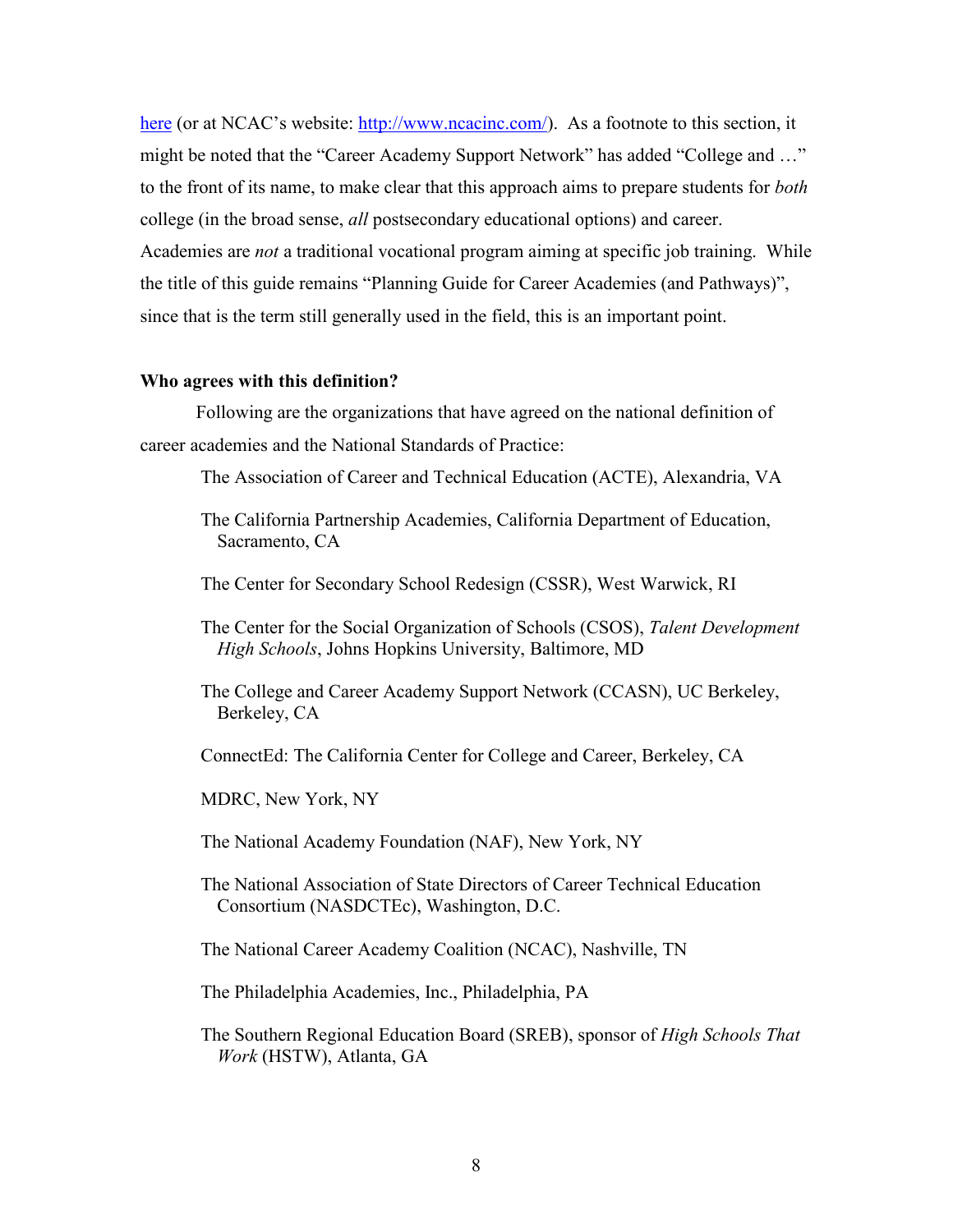# **Chapter II**

#### **Why start an academy?**

One reason why growing numbers of states, districts, and high schools have decided to start career academies is that they have been found to be effective in improving students' performance. Studies of several different types have been done. What follows is a brief recap (references for these are contained at the end of this guide; many can be found at CCASN's website: <http://casn.berkeley.edu/resources.php>

Several studies in California have found that academy students perform better than similar students in the same high schools who are individually matched with academy students on demographic characteristics and ninth grade records of grades, absenteeism, and disciplinary problems. An evaluation of the first two academies in California in the early 1980s found that academy students in grades ten through twelve had better attendance, earned more credits, obtained higher grades, and were more likely to graduate than their comparison groups (Reller 1984; additional citations in Stern, Raby, and Dayton 1992; see also Raby 1995). From 1985 through 1988 a similar evaluation of the first ten state-funded academies in California showed substantial and statistically significant advantages for academy students in attendance, credits earned toward graduation, grade point averages, and retention through high school (Dayton et al. 1989; Stern et al. 1989).

Annual data collected from state-funded academies in California continued to show improvement after students entered an academy and while they were enrolled in it (Dayton 1997; Warren 1998). High school dropout rates in academies averaged about seven or eight percent over three years — about half the rate in the general population of California students, despite the fact that state-funded academies are required to recruit a majority of students who are economically or educationally disadvantaged. Although these data describe only the performance of academy students, without comparison groups, they are consistent with the comparison-group evaluations.

In another study, Maxwell and Rubin (1997) surveyed former high school students from a large California school district one or two years after their graduating year. They found that students who had attended career academies were at least as likely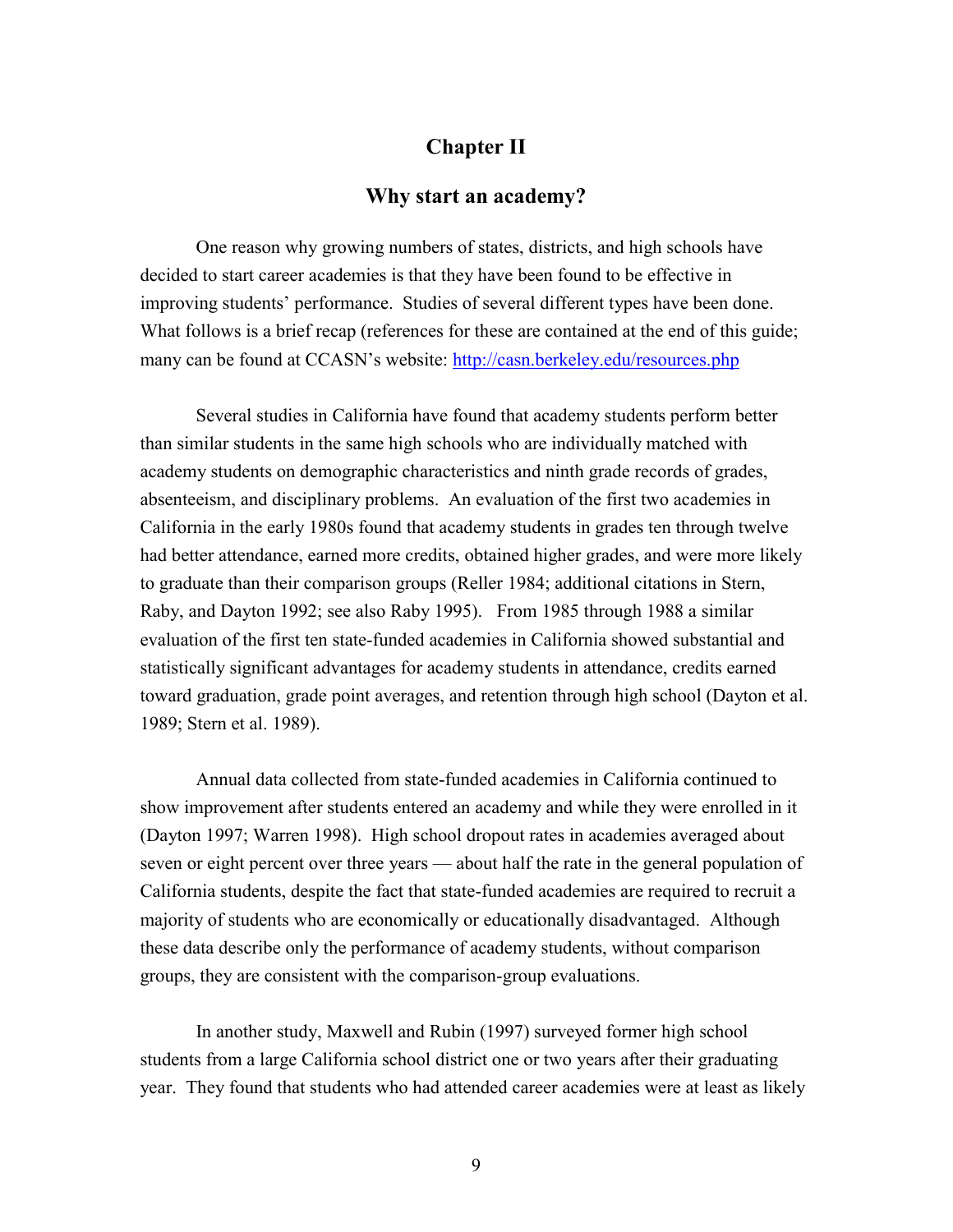to be enrolled in four-year colleges as students who identified themselves as having been in the academic track in high school. Both the career academy and academic track graduates had significantly greater likelihood of enrolling in four-year college than graduates who classified themselves as having been in the high school general track. This was in spite of the fact that academy students had lower average scores on sophomore reading tests in high school, and were less likely to be native English speakers, compared to students in the general track.

Maxwell and Rubin (2000) also analyzed school district records on academy and non-academy students. They found that students in career academies obtained significantly better grades. This was not due to easier grading standards within the academies: Maxwell and Rubin found that courses within most of the academies actually awarded *lower* grades than non-academy courses in the same subjects. Furthermore, when Maxwell and Rubin divided students into high, middle, and low groups according to tenth grade math and English test scores, they found in each group that academy students obtained higher grades than non-academy students.

Maxwell (1999) extended the Maxwell-Rubin study to follow graduates of career academies and other graduates from the same school district that enrolled at a nearby campus of the state university. She found that the academy graduates were more likely to come from high schools with large proportions of low-income minority students. After taking this into account, the academy graduates were less likely to need remedial coursework at the university level, and were more likely to receive their bachelor's degrees, compared to the other graduates from the same district. These findings suggest that academies help low-income students finish not only high school but also college. They imply that the improvement in high school graduation rates was not accomplished by lowering academic standards in the career academies.

MDRC, a large nationally-focused research firm, began a nine-site study of career academies in 1993 by creating a list of students who applied to the career academy at each site, and choosing at random those who would be admitted to the academy and those who would not. The latter constituted the control group. Unlike the matched comparison groups in earlier studies, all students in the MDRC control group had taken the initiative to apply to the career academy. They therefore shared the same unmeasured motivation, ambition, or other traits that might characterize the academy student.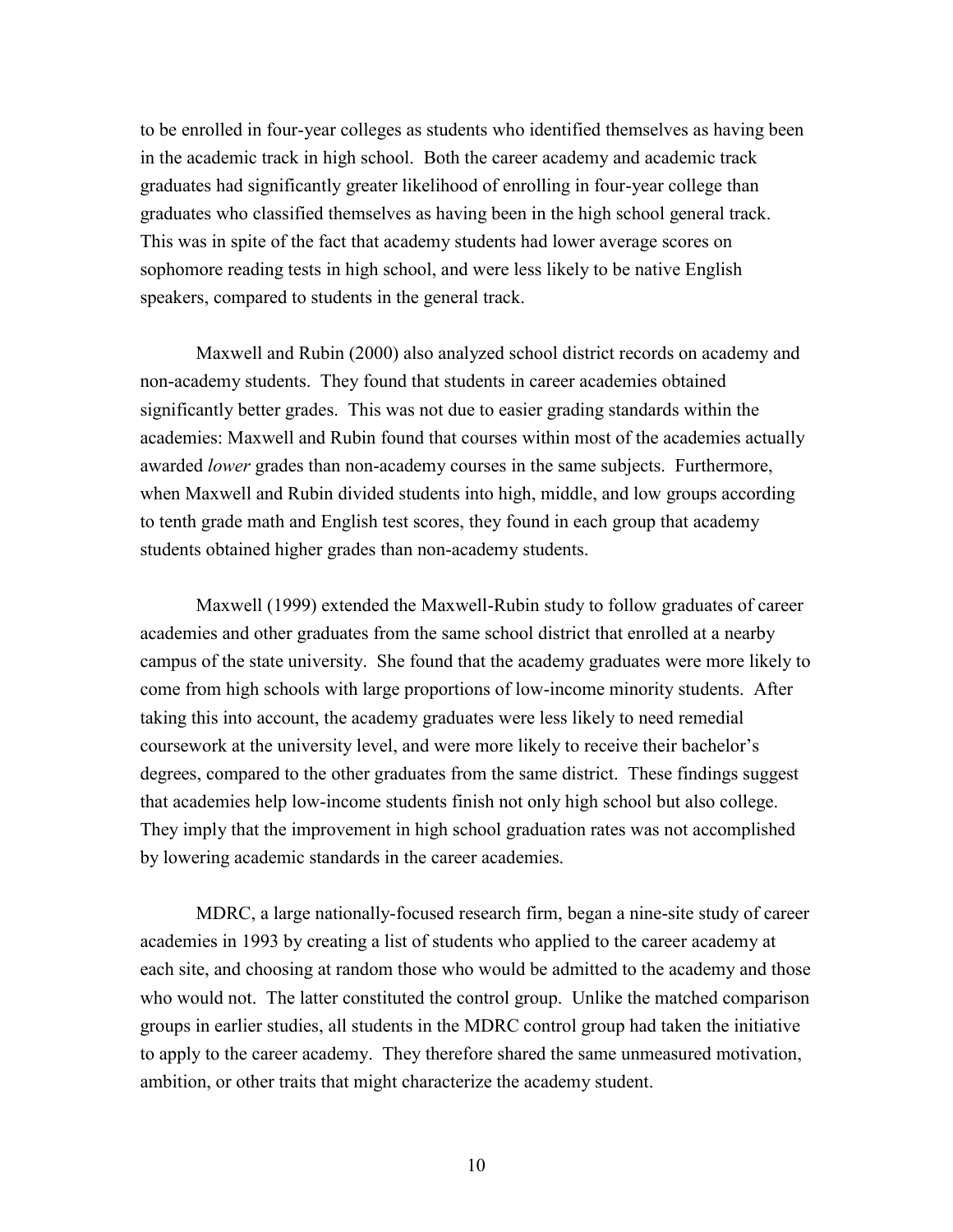MDRC found that academy students overall earned a larger number of course credits needed for graduation, and were more likely to have positive developmental experiences such as working on a volunteer project. The strongest and most pervasive differences were found among students at highest risk of school failure. Among this subgroup, the academy students attended school more regularly, earned more course credits, were more likely to participate in extracurricular activities and volunteer projects, and were less likely to be arrested. The dropout rate for the high-risk subgroup was reduced from 32 percent in the control group to 21 percent among the academy students (Kemple and Snipes, 2000).

MDRC continued to track the students in its study for eight years after high school graduation. Data from this follow-up showed that academy students graduated at about the same rates as non-academy students, and attended post-graduate education at the same rates, although in both cases these rates were substantially higher than national averages for similar students. More positively, employment rates for academy graduates were significantly higher, as were earnings, especially among young men of color. In addition, rates of stable family formation were found to be higher among academy graduates (Kemple, 2008).

In the March 2007 ConnectEd, the California Center for College and Career, issued a report conducted in cooperation with the Career Academy Support Network at UC Berkeley, entitled *A Profile of the California Partnership Academies 2004-05*. This study involved approximate 33,000 students enrolled in these 290 career academies in 2004-05. The majority of these students came from high schools with below-average state test scores, and a minimum of 50% were required to meet at-risk criteria to qualify for academy entry, mostly based on poor ninth-grade performance. In spite of these selection criteria, the study found that the academy students were passing the state's high school exit exam at higher rates than state averages, graduating at higher rates than state averages, and meeting the state's a-g college entrance requirements at higher rates than state averages.

In October 2011 the College and Career Academy Support Network at UC Berkeley issued an update of this report entitled *A Profile of the California Partnership Academies 2009-10*. This study involved approximately 48,000 students enrolled in 467 academies that year, who met the same definitions as the 2004-05 report. This study replicated virtually all of the findings of the 2004-05 study. Two findings especially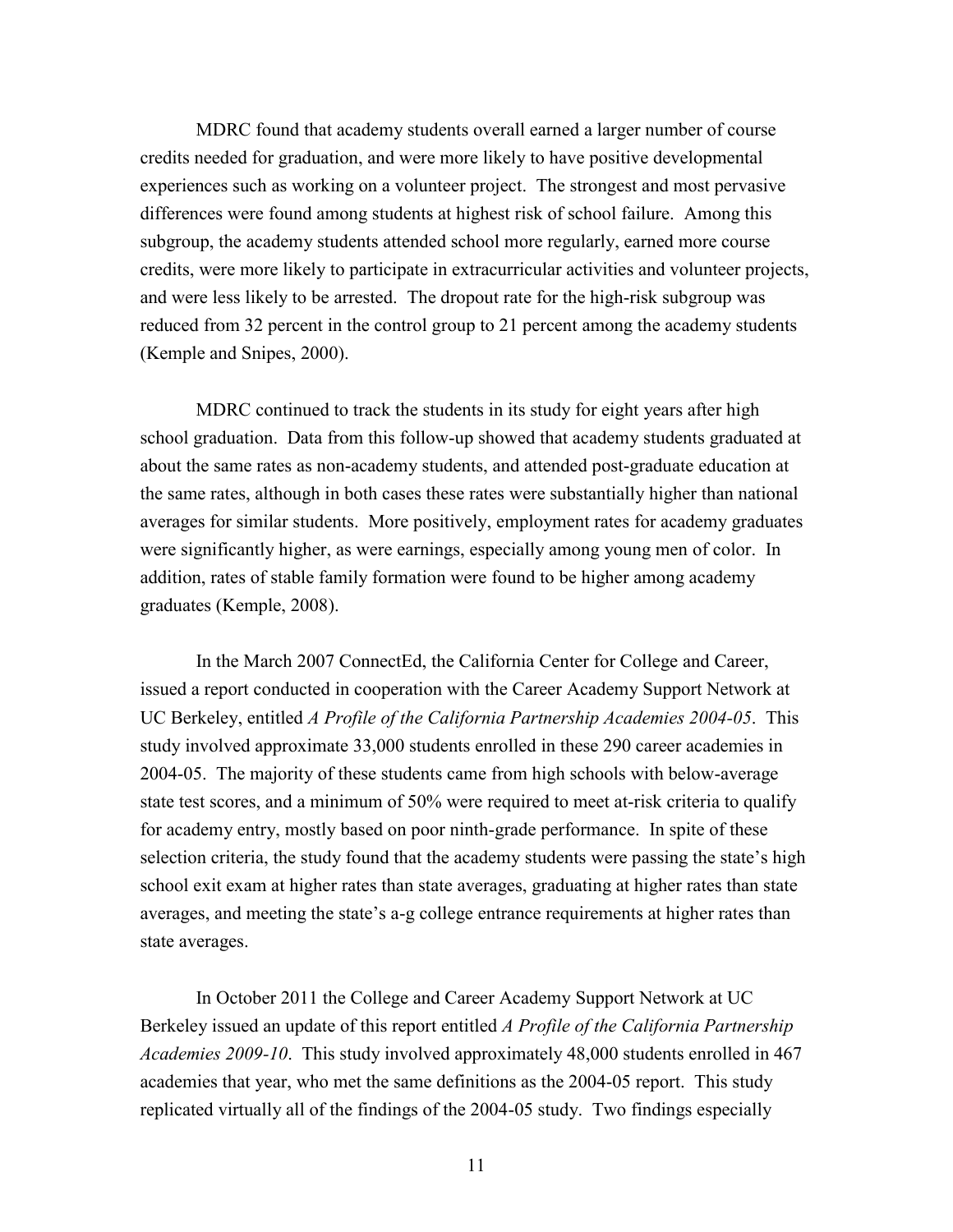stood out: 95% of CPA seniors were found to be graduating on time, compared with a statewide rate for all students of 85%; and 57% of CPA graduates had met the requirements for UC/CSU entrance, compared with a statewide rate of 36%.

In 2009 the James Irvine Foundation commissioned a study by SRI International of the nine districts supported through its Linked Learning initiative. The fourth year report from this study (2014) is entitled *Taking Stock of the Linked Learning District Initiative; Fourth Year Evaluation Report.* This report [\(Executive Summary\)](http://www.sri.com/sites/default/files/publications/llyr4execsumm_2014feb20.pdf) focused primarily on the six districts funded earliest, and  $9<sup>th</sup>$  and  $10<sup>th</sup>$  grade students, where the largest numbers of students and career pathways were involved. It reported that  $9<sup>th</sup>$  grade pathway students earned significantly more credits than similar peers in all six districts included; that  $10<sup>th</sup>$  grade pathway students had accumulated more credits than similar students in seven of eight districts; and that  $10<sup>th</sup>$  grade pathway students were  $6\%$  to  $17\%$ more likely to be on track to complete the UC/CSU entry requirements. It also found a higher rate of pathway student retention in the districts where they began high school.

This body of research is summarized more fully in [Career Academies: A Proven](http://casn.berkeley.edu/resources.php?r=158&c=1)  [Strategy to Prepare High School Students for College and Career\)](http://casn.berkeley.edu/resources.php?r=158&c=1). However, there are certain results academies have *not* shown. For example, most studies have not shown an academy (or pathway) effect on standardized test scores. As cited above, the MDRC study showed reduced differences over time between academy and non-academy control students, especially by the point of high school graduation (Kemple, MDRC, 2001). Yet no study has shown any negative effect from career academies, and virtually all have shown some benefits. There are few if any high school reform approaches that can match this record.

#### **Why** *shouldn't* **you start a career academy?**

With the evidence in support of career academies, and their rapid and continuing growth, this may seem like a strange question. Yet there are good reasons not to start a career academy. In fact, one path to avoid is to get caught up in the enthusiasm of this approach thinking it will solve every problem in high school, without looking at the difficulties involved in launching academies or what they probably won't accomplish. Here's a brief summary of what to be cautious about.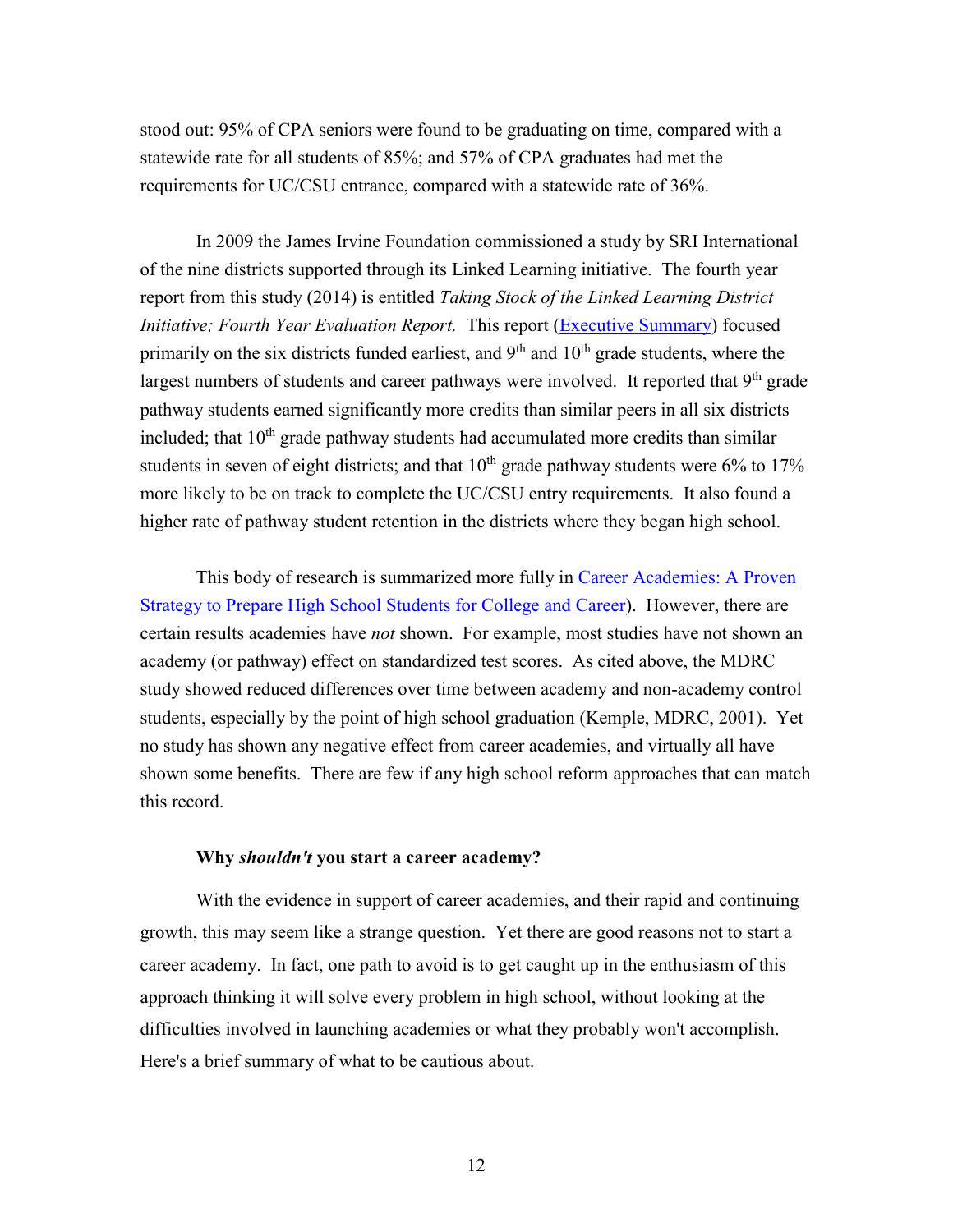Academies are a great deal of work. They require substantial changes in the way high schools operate. Administrators, counselors, and teachers all have to be ready to change their practices in certain ways. Scheduling has to be done differently. Curriculum needs to change. Employers, college representatives, other community members, and parents need to be involved and have a stronger role in the way the school functions. All this requires substantial work and involves going through a difficult and sometimes-contentious change process.

Not all academies succeed. On average, academies cause improvements in student performance. Within these averages are academies that failed. It is a complex approach, and if poorly implemented, may cause more problems than it solves. Academies that are well implemented account for the positive results that have been found, but the quality of implementation and the results for students are correlated. Simply deciding to go this route, without doing the hard developmental work and carefully monitoring results, probably won't help.

Academies can cause new problems. While academies generally have positive effects on student performance, and most students and teachers like them better than more traditional high school structures (Kemple, 1997), they often cause new problems. Scheduling becomes more difficult, due to the need to group students together across several classes. Including AP, IB, honors, language development, and special education classes in the schedule is more difficult. Teachers who teach upper level classes and don't want to relate their subject to other subjects or a career field may not like academies. Teachers who like being a "sage on the stage" rather than a "guide on the side" may not like academies, which tend to be student centered. Parents are likely to become more involved, and to bring pressure on the high school for high quality instruction. Employers are likely to become more involved, and to bring pressure on administrators for better-prepared graduates. Not everyone likes such pressure.

Academies may not change standardized test scores. Evidence to date suggests that career academies have had little if any impact on test scores, at least unless combined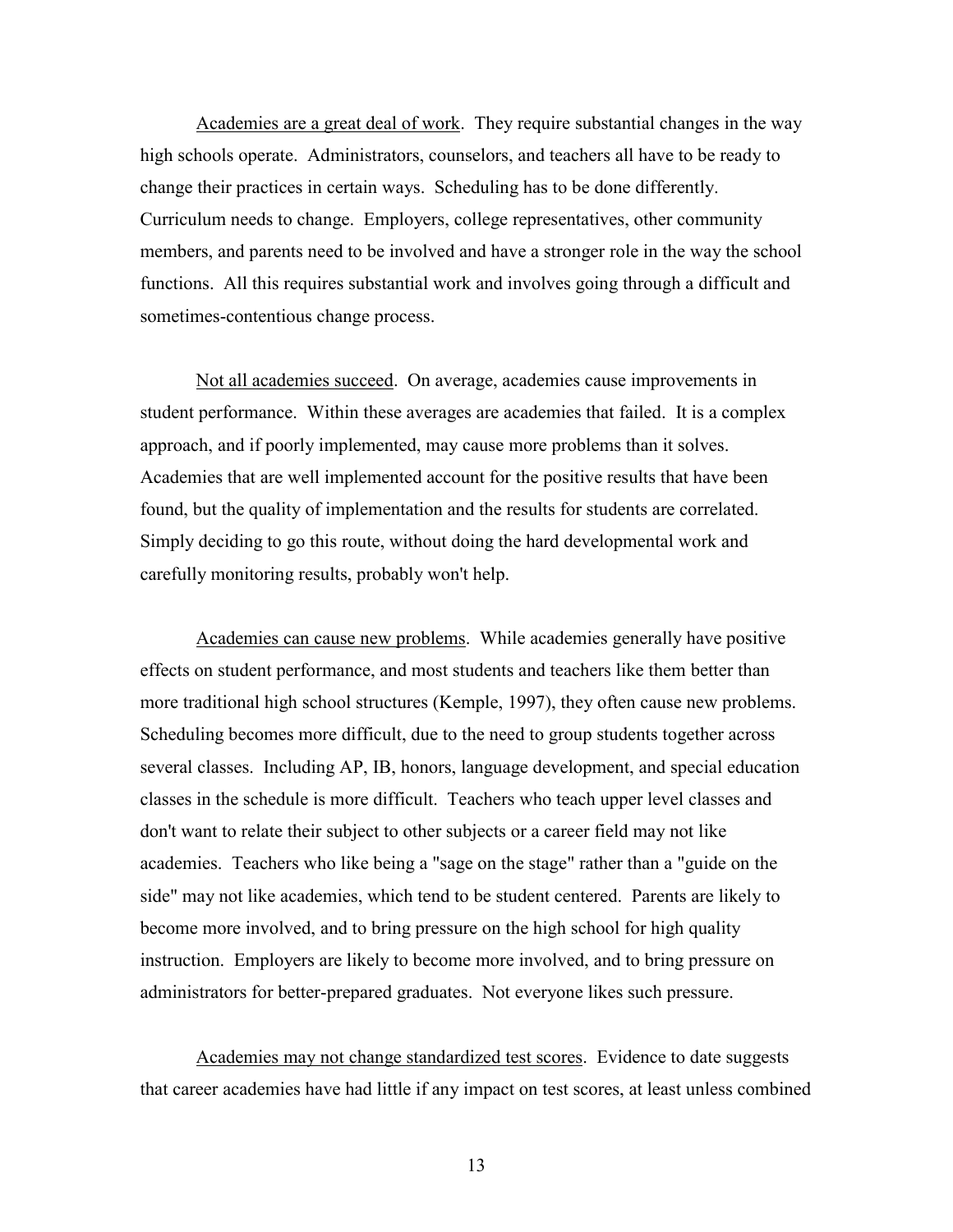with improved teaching and learning methods within their small learning communities. Academies have been shown to improve motivation and the indicators that reflect that, such as attendance, retention, grades, and graduation rates, but there is little evidence to date that they improve test scores. This may change as the common core reforms take effect, given their emphasis on problem solving and applying knowledge to real-world problems, which aligns well with illustrating the applications of academics to career fields. It is also true that the academic effects found for academies seem to fade over time, after students leave high school, although they appear to have positive effects on eventual employment.

There are lots of good reasons to start career academies, but they are not a panacea for all the problems of high school. They should be approached cautiously, and if attempted, implemented carefully and thoroughly. There is guidance and help available in this process, some of it covered in the next three chapters, but experience suggests it isn't wise to begin an academy expecting quick, easy, sure-proof results.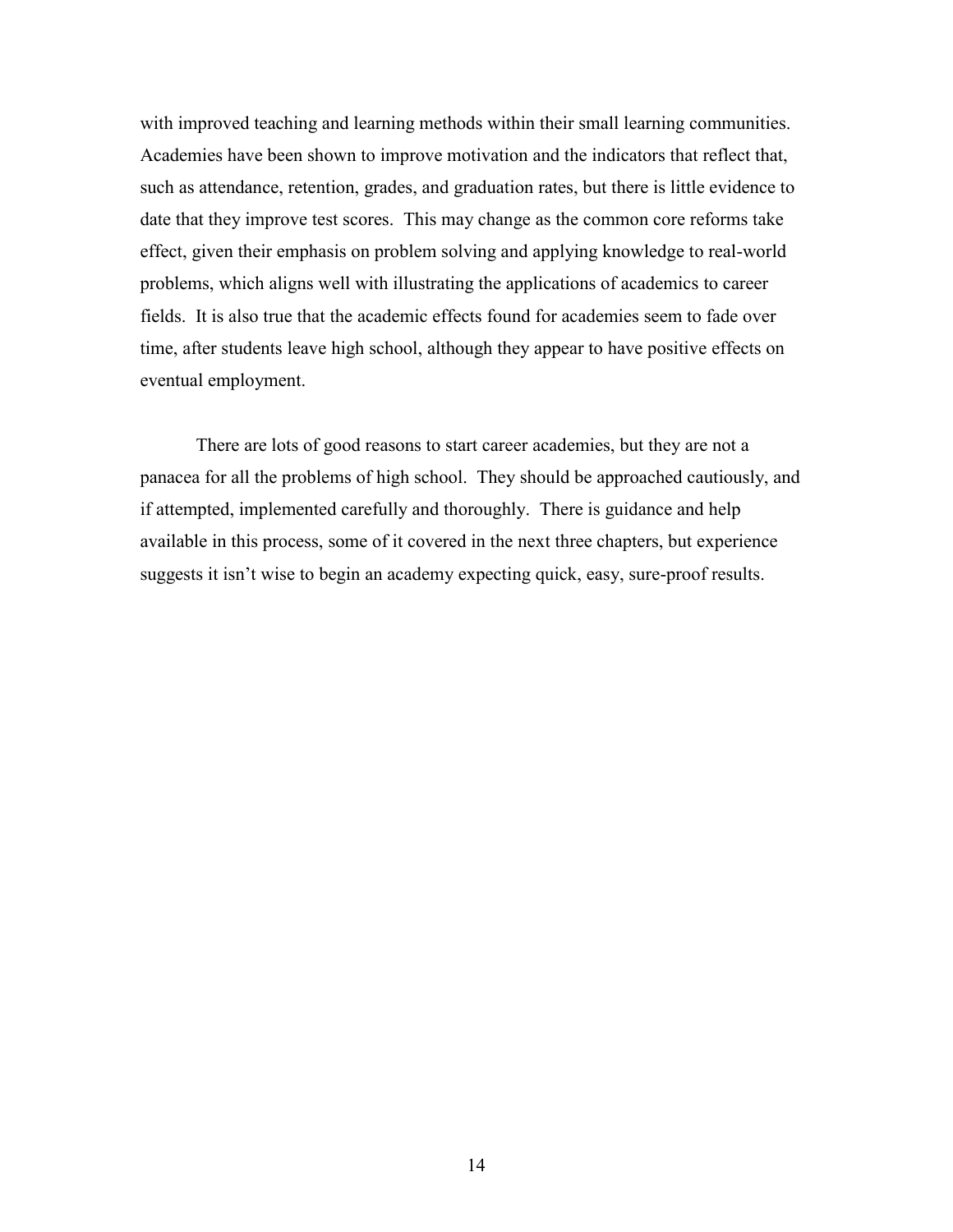#### **Chapter III**

## **How do you begin?**

Career academies and pathways often start with one or a few teachers or administrators learning about this approach and deciding it would be a good idea for their high school. Or perhaps their district, learning about the evidence, decides this is a worthwhile approach, wants to implement it on a wider basis, but doesn't really understand all the complexities and details. This often leads to the question: How do we get from thinking this is a good idea to actually implementing academies/ pathways?

While there is no pat formula, usually the next step is sampling interest more broadly in the school, district, and community, and sharing the information that has made those who are interested with other teachers, counselors, administrators, and the school board. It's also sensible to touch base with leaders in industry, possible employer supporters, and nearby two- and four-year colleges, and of course parents and students. Experience suggests that all these stakeholders need to be on board.

One of the first and most important decisions in starting a new academy is the choice of career field. Academies draw on the inherent interest students have in learning about some feature of the world of work to motivate them to take seriously their core academic subjects. Thus the career field needs to be one that holds interest for students. It also needs to be one with interested employers in the community who will provide the support needed for an academy: advisory committee members, speakers, field trip hosts, mentors, and internship supervisors. It helps if there are post-secondary programs in nearby colleges students can advance to following high school. And it needs to be an industry that is healthy and growing, so there will be opportunities available when academy students complete their education and are ready to seek employment.

The career field also needs to be well defined in terms of breadth. Too narrow a career field will limit employers and stunt student interest. "Radiation technician", for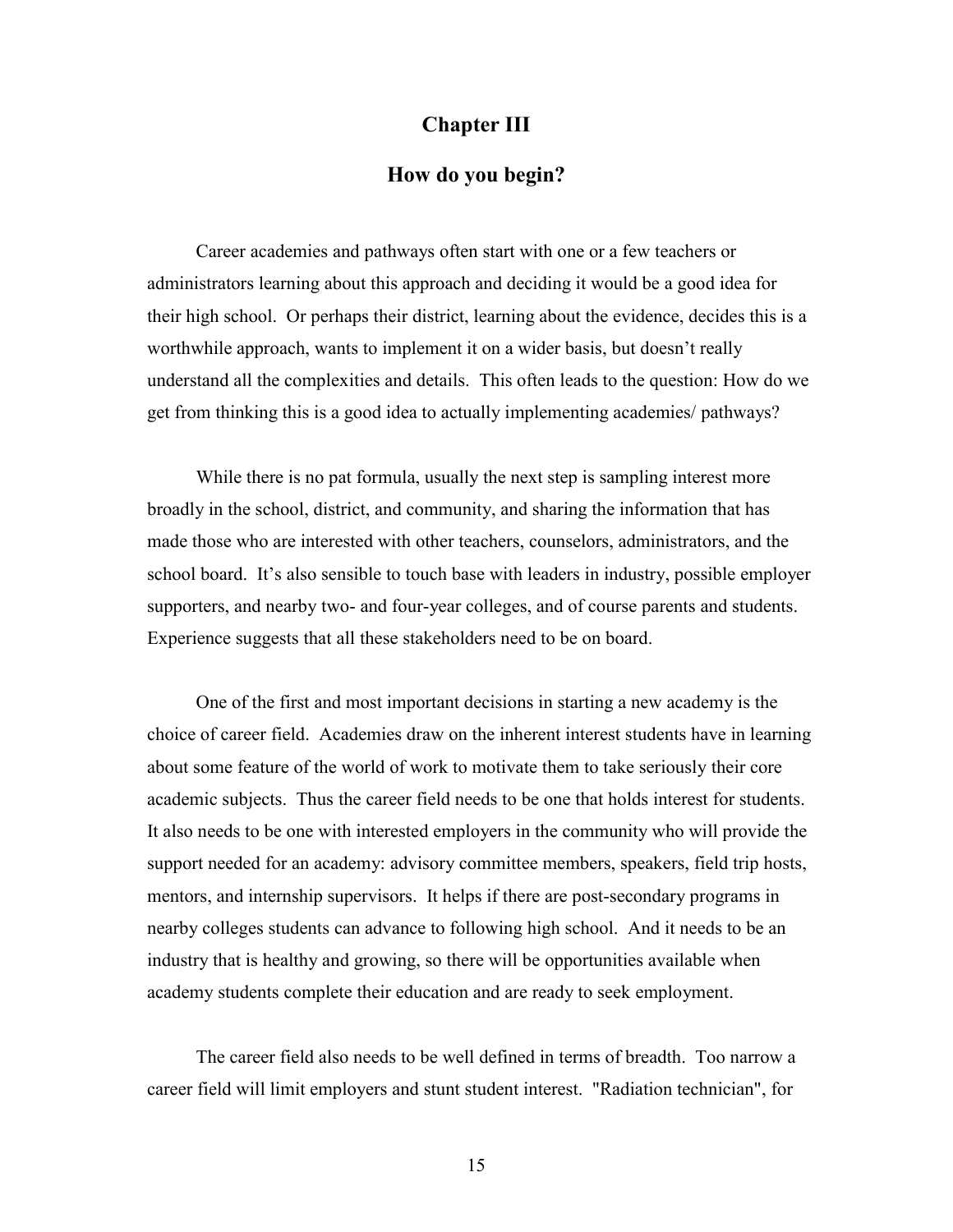example, is too narrow; "health" is better. On the other hand, too broad a career field makes it impossible to identify relevant employers or curriculum. "Computers", for example, is too broad; they have applications in all fields.

Economists usually categorize economic activity into industries or clusters. A national project of the state directors of career and technical education, called "Career Clusters", has been helpful in defining those useful for instruction. These 16 clusters are displayed below. They are accompanied by "Plans of Study" for the several Pathways in

| <b>Agriculture, Food and</b><br><b>Natural Resources</b> | <b>Hospitality and Tourism</b>                       |
|----------------------------------------------------------|------------------------------------------------------|
|                                                          | <b>Human Services</b>                                |
| Arts, A/V Technology and<br>Communication                | <b>Information Technology</b>                        |
| <b>Architecture and</b>                                  | Law, Public Safety,                                  |
| <b>Construction</b>                                      | <b>Corrections and Security</b>                      |
| <b>Business, Management,</b><br>and Administration       | <b>Manufacturing</b>                                 |
| <b>Education and Training</b>                            | <b>Marketing, Sales and</b><br><b>Service</b>        |
| <b>Finance</b>                                           |                                                      |
|                                                          | Science, Technology,                                 |
| <b>Government and Public</b>                             | <b>Engineering and</b>                               |
| <b>Administration</b>                                    | <b>Mathematics</b>                                   |
| <b>Health Science</b>                                    | Transportation,<br><b>Distribution and Logistics</b> |

# **Taxonomy of Industries/ Career Clusters**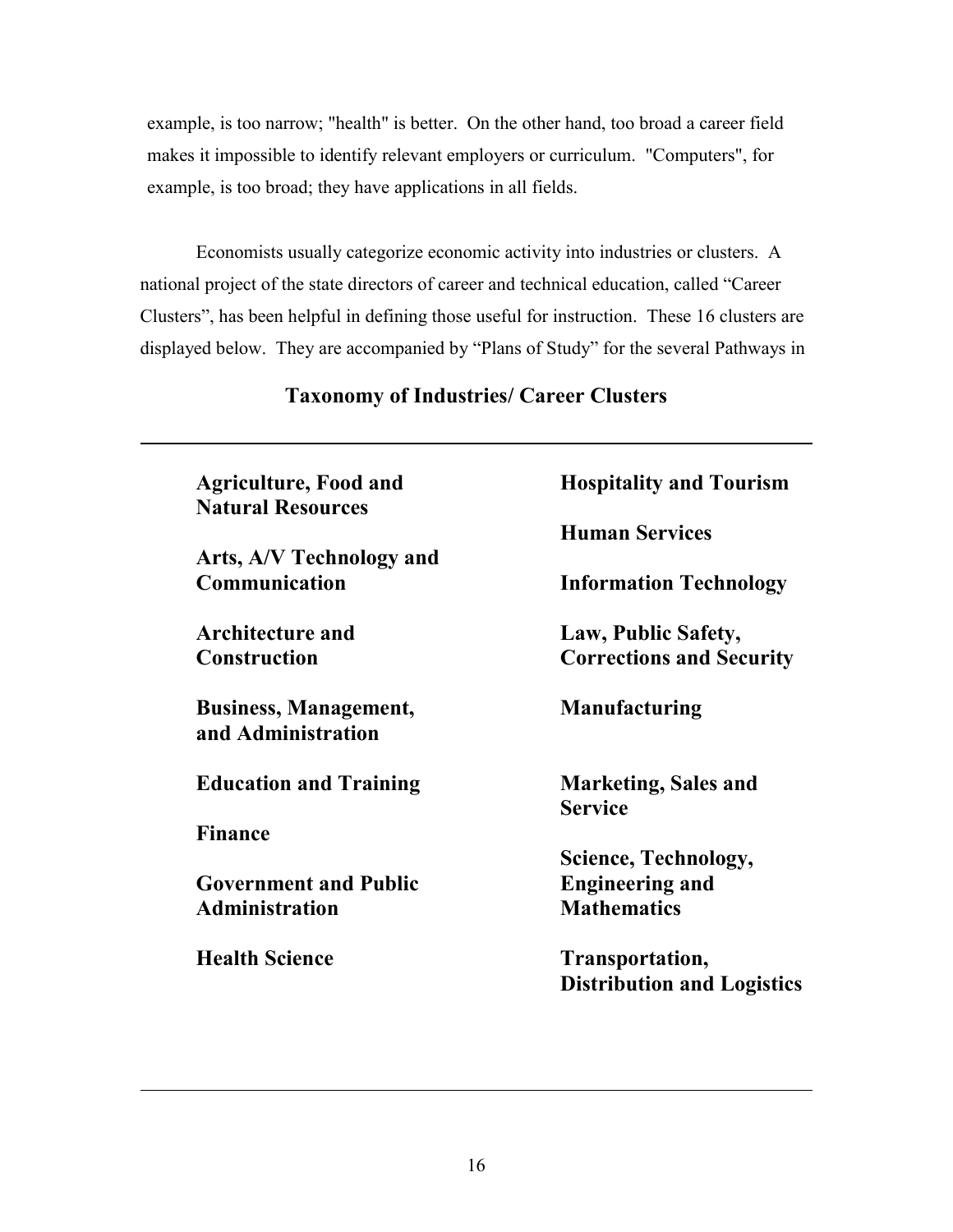each cluster, a total of 79. These Plans of Study are based on the knowledge and skills identified for each Cluster and Pathway. Detailed information can be obtained about all this at [http://www.careertech.org/career-clusters.](http://www.careertech.org/career-clusters)

California uses a slightly different taxonomy, with 15 industries. If you'd like to see a chart that crosswalks the two, including a list of pathways within each, take a look at CASN's *Career Academy Course Sequences* guide [here.](http://casn.berkeley.edu/resources.php?r=219&c=1)

# **Agriculture and Natural Resources Arts, Media, and Entertainment Building and Construction Trades Business and Finance Education, Child Development, and Family Energy, Environment, and Utilities Engineering and Design Fashion and Interior Design Health Science and Medical Technology Hospitality, Tourism, and Recreation Information and Communication Technology Manufacturing and Product Development Marketing Sales and Service Public Services Transportation**

# **California's Taxonomy of Industries/ Career Clusters**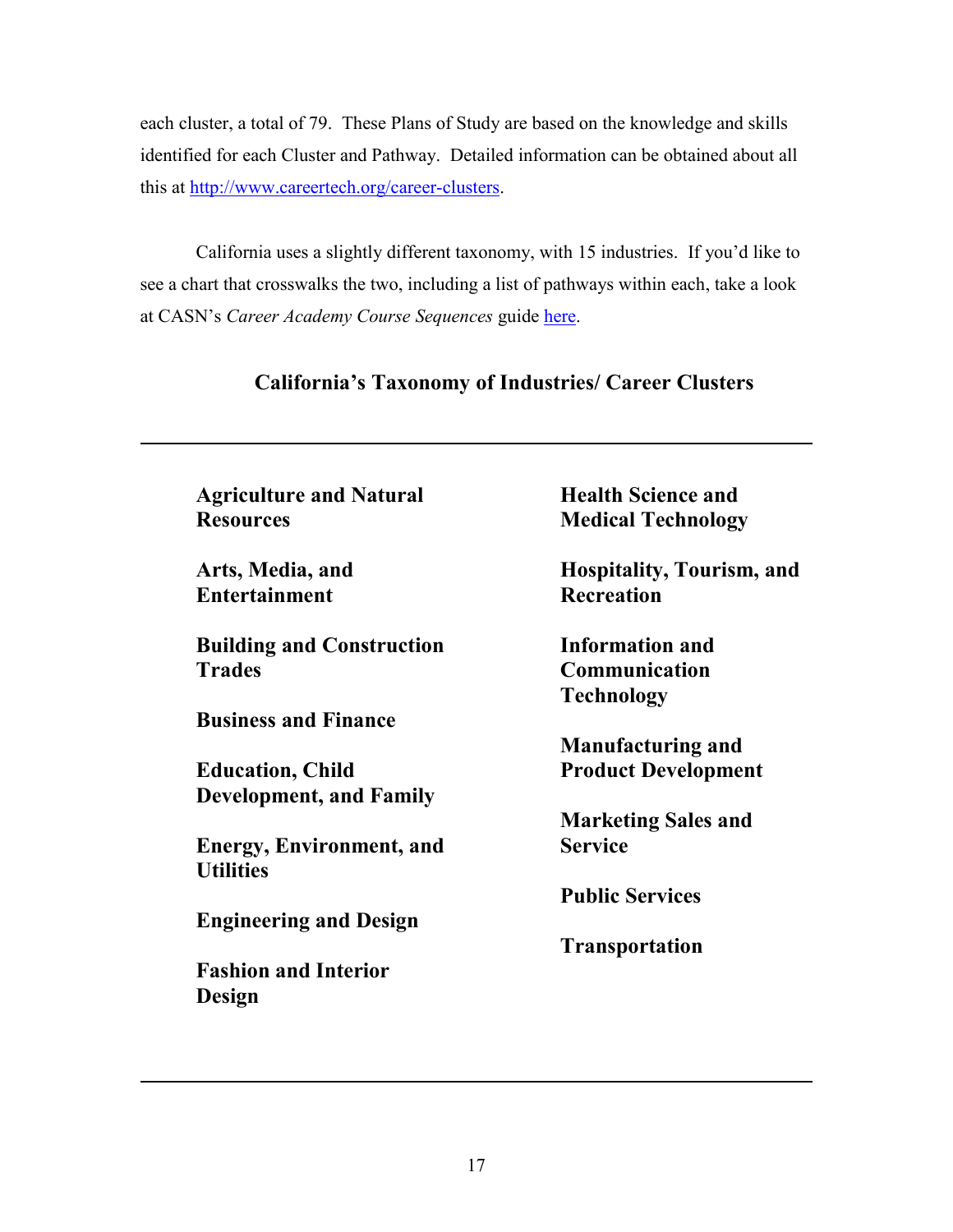# **Career Academy Planning Schedule**

| <b>Tasks</b>                                                                                                                                                                                                                                                                                                | Timing           |
|-------------------------------------------------------------------------------------------------------------------------------------------------------------------------------------------------------------------------------------------------------------------------------------------------------------|------------------|
| Form an Advisory Board (aka Steering Committee)<br>Identify school, employer, higher ed., and parent<br>representatives; establish a schedule of meetings<br>and define members' roles and responsibilities;<br>form task forces (e.g., expanding partners, technical<br>curriculum, facilities, equipment) | January-February |
| <b>Identify/Prepare Academy Staff</b><br>Select Lead Teacher, other teachers (career and<br>academic), school & district administrators, counselor;<br>provide needed professional development                                                                                                              | January-February |
| <b>Coordinate the Academy with the High School</b><br>Inform entire high school staff, orient counselors,<br>arrange cohort scheduling, schedule academy classes,<br>coordinate with union leaders                                                                                                          | March-June       |
| <b>Develop Curriculum</b> (especially for grade 10)<br>Have the teachers lead, draw on employers for technical<br>input, examine related state standards, conduct Internet search,<br>visit other academies, develop integrated curriculum                                                                  | March-August     |
| <b>Recruit and Select Students</b><br>Distribute information to students, accept and screen<br>applications, hold interviews and parent meetings, identify<br>and schedule students, plan summer activity                                                                                                   | March-May        |
| <b>Prepare Facilities and Equipment</b><br>Adapt a classroom as "home base," prepare necessary<br>space, obtain and install necessary equipment                                                                                                                                                             | April-August     |
| <b>Plan Motivational Activities</b><br>Identify activities that will make the academy appeal,<br>types of student monitoring and rewards to be used                                                                                                                                                         | June-August      |
| <b>Plan Speaker and Field Trip Program</b><br>Explore what companies will participate, topics<br>of most interest, schedule for the year; develop<br>a calendar of events for these activities.                                                                                                             | July-August      |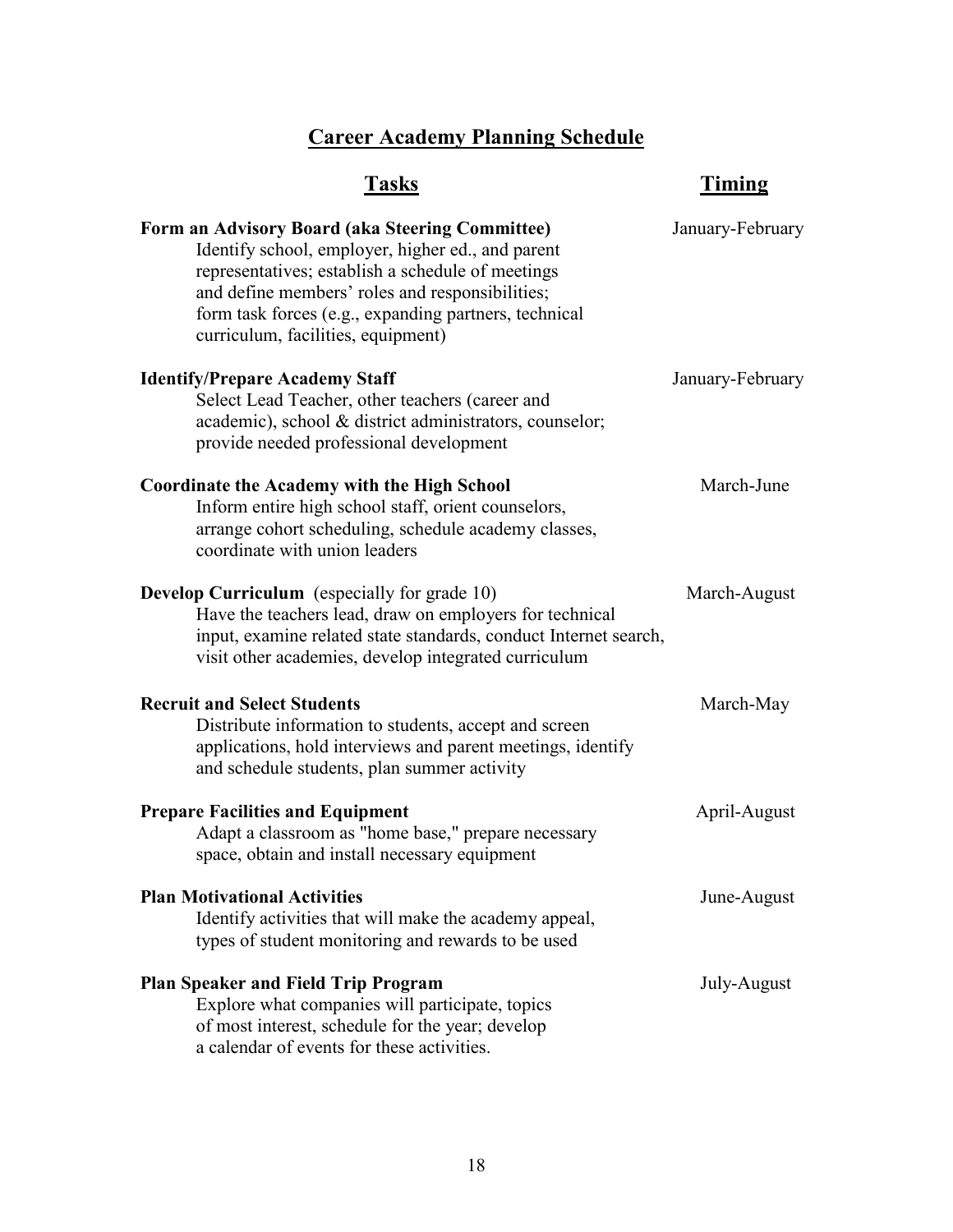Once the stakeholders to be affected by an academy or pathway have been involved and the industry or career field identified, a more precise set of planning tasks can be undertaken. It usually takes from eight months to a year to effectively plan an academy from this point. The set of planning tasks and schedule on the previous page provide guidance for this process and the time frame in which steps need to be undertaken to start an academy in the fall. It should be elaborated and varied to fit individual circumstances.

One of the best aids in the planning process is to visit successful operating academies. Each of these tasks has many details to consider and discussions with those who have gone through this process can be immensely useful. There are directories in various places to locate such academies. Membership agencies (NAF, NCAC), states, and districts with career academies each have their own directories. CCASN maintains national and California directories [\(http://casn.berkeley.edu/directories.php\)](http://casn.berkeley.edu/directories.php) of academies on its website. It also has nine brief (6-8 minutes) videos of well-run academies there, plus a 12-minute overview [\(http://casn.berkeley.edu/video.php\)](http://casn.berkeley.edu/video.php) of these.

#### **Related costs, sources of support**

Career academies do require additional work, and therefore entail additional expense. The biggest expense comes from the time needed to coordinate the various elements of the program that go beyond normal high school functioning: for the team of teachers to meet regularly, develop integrated curriculum, coordinate student support, coordinate employer involvement and the program elements they're involved in, and organize links to colleges.

These costs can be covered by reallocating existing funds, securing additional funds, or a combination of the two. The lead teacher(s) need to be provided release time, at least one teaching period/day, or a stipend for additional time outside the regular schedule. A high school administrator can help. Employers that support an academy can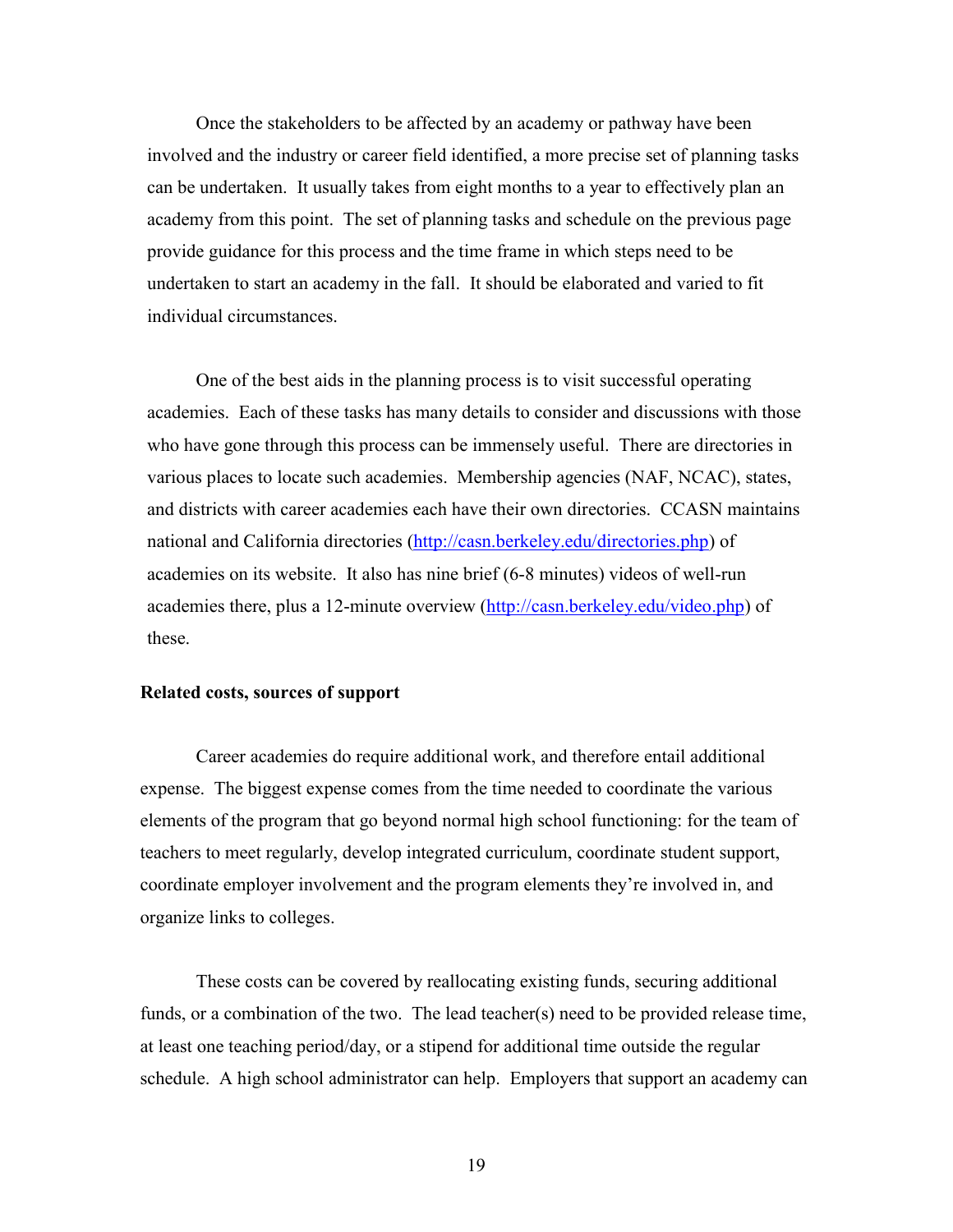often help with coordination of the speaker, field trip, mentor and internship programs, by assigning a liaison to the academy. They may bring other resources that can support the cost of the academy also, such as equipment, materials, and curricular expertise. Sometimes an intermediary can play an important role, such as a chamber of commerce or other education-business alliance.

Many high schools have funding outside their mainstream support, such as from Title I for at-risk students, vocational education, and staff training. Among these are the federal Carl Perkins Act, state CTE support, technology training or other staff development, and district initiatives. Often some part of these may be used to help support an academy. There are also sometimes state and/or federal grant initiatives that can be sought for academies. And there are private foundations interested in educational improvement, sometimes applicable to career academies and pathways. A list of possible sources of such funding is included in CCASN's **Getting Connected:** A Resource Guide [for Career Academies.](http://casn.berkeley.edu/resources.php?r=155&c=1) The steering committee can often play an important role in seeking outside support from local businesses and community organizations as well.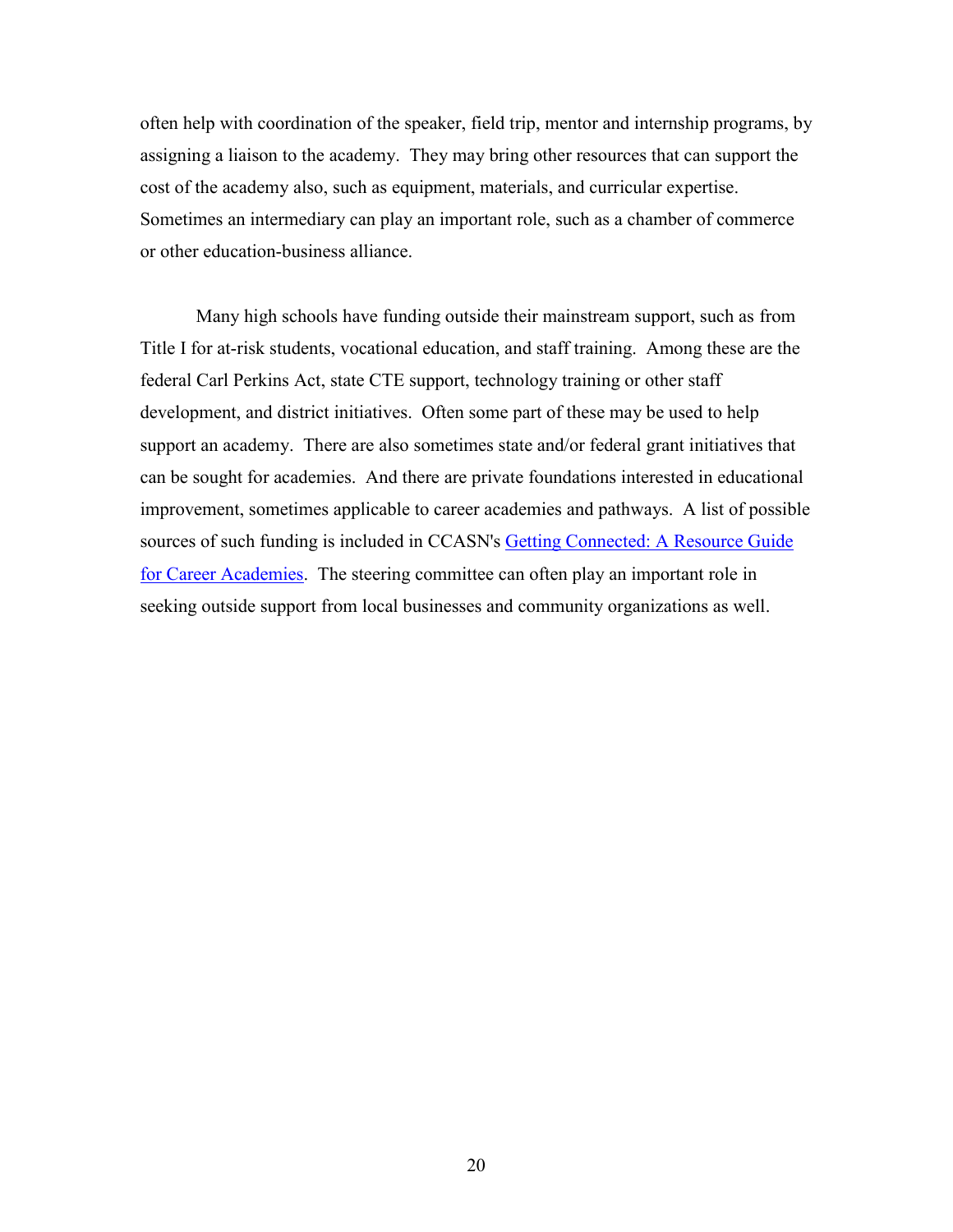# **Chapter IV**

## **Who needs to do what?**

There are many stakeholders involved in establishing a successful career academy or pathway. A stakeholder is anyone with an interest in the success of the academy. Among the central ones who need to play a role are the administrators at the district and high school level, the academy teachers, and the partner employers and higher education representatives. What follows is a summary of each and what they need to do.

Board of Education. The Board should know of the developing academy and be in support. There will be a number of necessary changes in the way the high school functions and implications regarding the directions the school is taking. Questions may be raised in the community. If Board members are informed and knowledgeable they can be supportive of these changes and able to respond to any concerns raised. The Board can also set policies that will support student success, such as related to scheduling, facilities, and post-secondary links.

District Superintendent. The superintendent is the CEO of the educational "company" in which the academy is housed. As such, he or she can play a helpful role by making initial contact with high-level representatives of the employers and colleges the academy would like involved. Such initial contacts are most successful if they are "CEO to CEO" rather than through teachers. Someone who can make commitments and send the message down the line that this is something the company is behind is more effective than requests from below. The superintendent can also play a constructive role by giving strong public support to the academy and the principles it fosters. While he or she rarely has time to follow up on all the details or be a member of the Steering Committee, another district administrator can take on this role.

High school principal. The high school principal needs to be the "project leader," the administrator who provides the variety of supports an academy needs. She or he can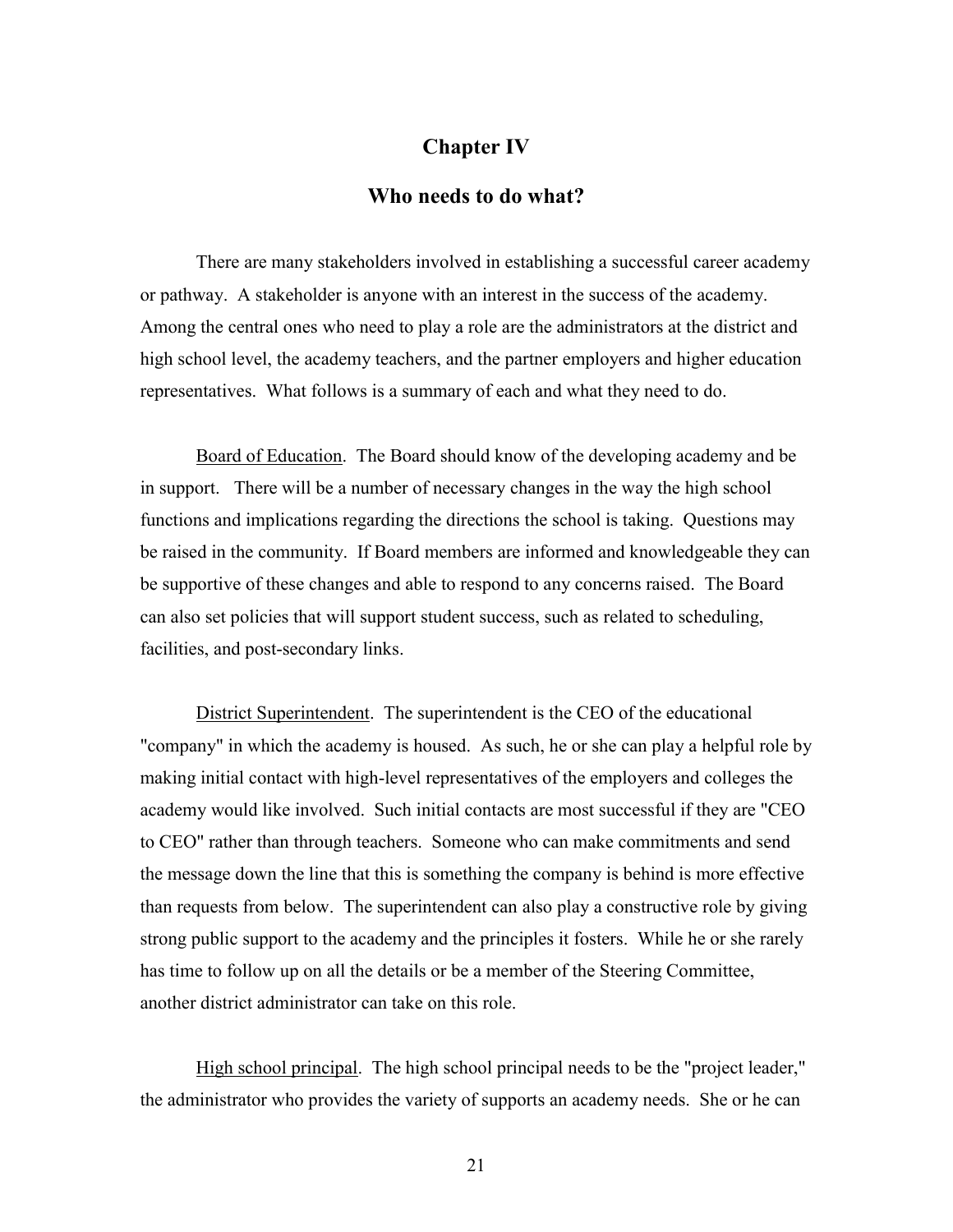be a spokesperson to the entire staff; encourage support from other administrators, as well as counselors and teachers; commit funding, equipment, and materials; oversee adaptations of classroom space; help remove impediments and resolve problems; and in general ensure that the academy has a chance to succeed.

Other administrators. Usually the principal identifies a vice principal or other administrator to handle the day-to-day matters related to implementing an academy or pathway. This person can join the academy teachers in relevant meetings; attend Steering Committee meetings when the principal can't; make sure adequate supplies are provided; help in coordinating the involvement of those from outside the school; ensure that scheduling is done properly, including cohort scheduling for students and a common prep period for teachers; and make clear to the academy teachers that the school administration is behind their efforts.

Lead teacher(s). Usually one or two teachers are identified to be the lead(s) or coordinator(s) for the academy. This gives them the responsibility for organizing meetings of the staff; orienting new teachers; coordinating the roles other teachers will play; overseeing curriculum development; helping to manage contacts outside the school; overseeing the budget; helping with student recruitment and scheduling; sitting on the Steering Committee; serving as liaison to the school administration; and being the chief trouble shooters. While an academy can't be successful without support from all the positions discussed here, the lead teacher is the single most important actor in the academy drama, which explains their need for some release time for this work.

Other teachers. An academy requires teachers across several academic subjects (usually English and social studies, often science, and occasionally math) and a career field to work together as a team, taking responsibility for a cohort of students. They need to meet regularly to plan cross-curricular projects, discuss problem students, plan special activities, and provide one another with support. Usually each teacher also takes on responsibility for certain activities beyond their teaching. Examples: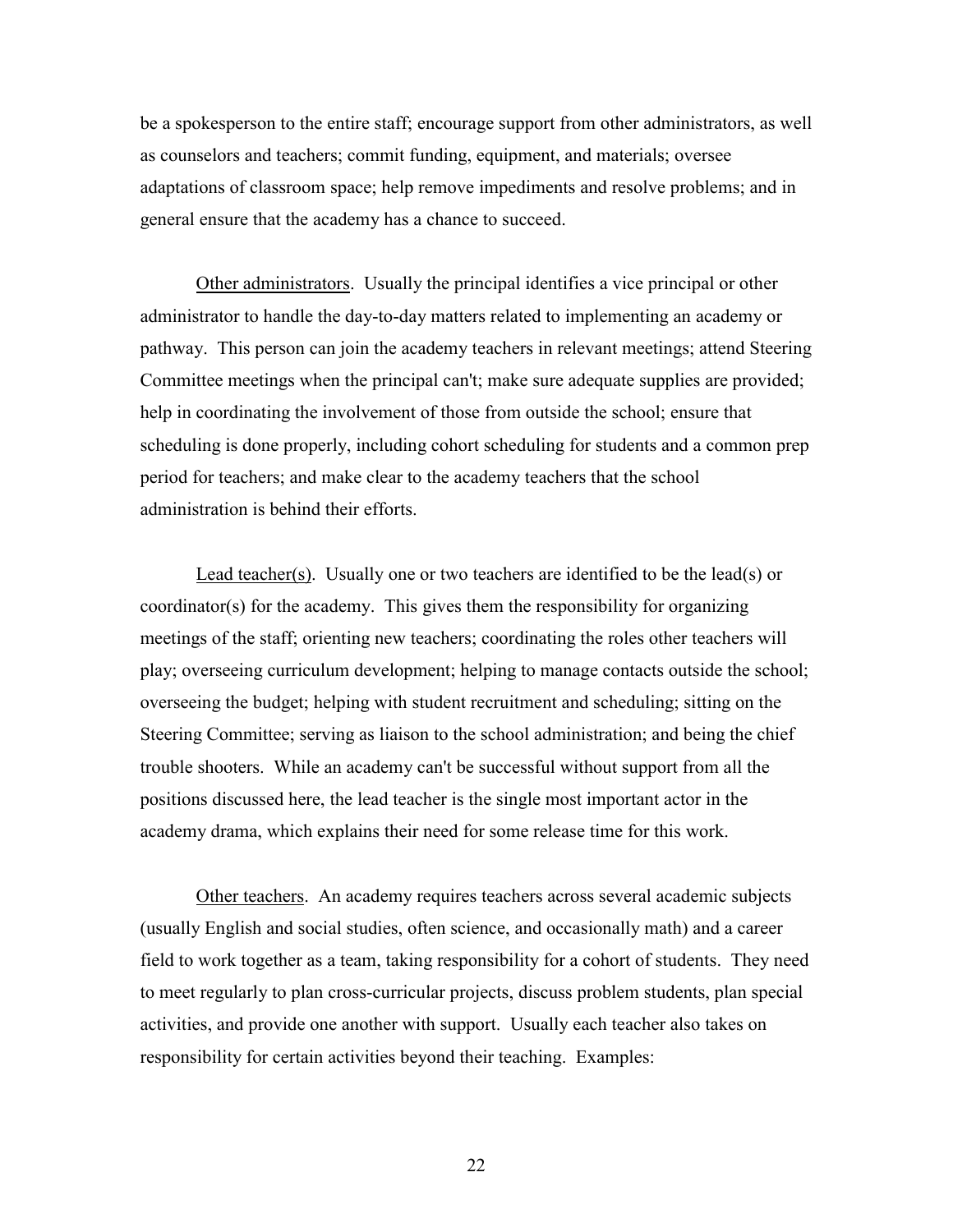Student recruitment and selection Coordination of the speaker/ field trip/ mentor/ internship program Parent contacts Student monitoring, rewards Special activities (e.g., social events, graduation ceremony, summer events)

Counselors. Counselors help in handling students' academic and personal problems, advising them about post-graduate options, and helping seniors apply for college and/or work. They can hold meetings with students and their parents to help in such planning. Counselors are also usually responsible for scheduling students into their classes, and have a critical role to play in this respect. It is impossible to have an academy unless students are grouped together in their classes, and these classes are restricted to academy students. As simple as this sounds, it is the most frequent problem in establishing effective academies. This is partly because it isn't easy to do, and partly because too often counselors are not part of the academy team and don't understand the essential role they play. CCASN has developed a host of materials to help with this process, available at [http://casn.berkeley.edu/master\\_schedule\\_guide.php?r=412&c=28](http://casn.berkeley.edu/master_schedule_guide.php?r=412&c=28)

Employers. While all the above roles are essential and require new forms of behavior, it is where employers and others outside the high school community become involved that academies cause the biggest change in high schools. Employers play a number of essential roles:

As members of the Steering Committee

As speakers, teaching sophomores about their company, jobs, and training As hosts of field trips, and perhaps job shadowing, usually for sophomores As volunteer mentors, usually for juniors

As managers of internships, usually summers after the junior year, or for seniors

In addition, employers can help develop the career field curriculum, showing teachers current technology and what their employees need to know; provide "externships" for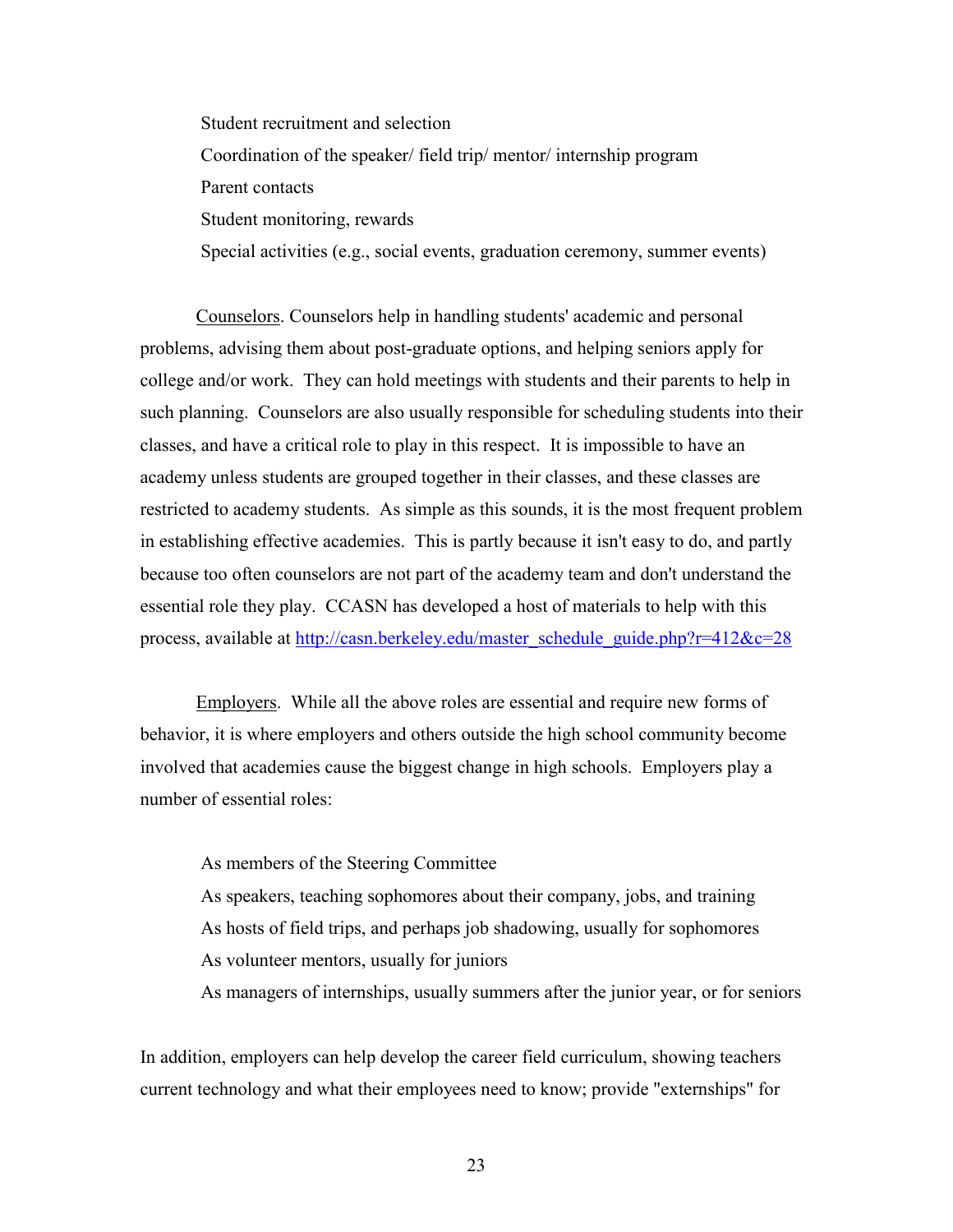teachers, summer positions that let them learn about the field; host special events such as Steering Committee meetings, social events, and graduation ceremonies; recruit other companies; provide equipment and materials; and lend their credibility to the academy. Often an involved employer will identify one employee to be the liaison to the academy.

Community representatives. Often others from the community, as well as employers, can support the academy, e.g.: public officials (mayors and other city officials, employees of federal and state government agencies); organizations with relevant missions (Chambers of Commerce, service clubs); quasi-public businesses (power/ phone/ water/ waste companies); and organizations of retirees. Sometimes leading citizens who don't fall into any of these categories get interested and lend their energy, resources and contacts as well.

Higher education representatives. Successful academies need ties to local twoand four-year colleges. This lets them develop their career-related curriculum to fit with post-secondary programs, and often to offer courses for juniors and seniors that grant credit at the college as well as the high school (usually called dual enrollment). Such ties also provide speakers to talk to academy students about post-secondary opportunities, and for students to tour college campuses and learn of their entrance requirements and application procedures. College representatives belong on the Steering Committee. A guide to developing dual enrollment courses is available in the CCASN Resources section of its website at<http://casn.berkeley.edu/resources.php?r=279&c=1>

Parents. Parents are usually more involved in a career academy or pathway than in ordinary high school structures. They need to be involved in the student's decision to apply for the academy, attending an orientation and declaring their support. They need to be available when problems occur, discussing these with academy teachers and their son or daughter, and agreeing on a course of action they will monitor along with the teachers. They are also often involved in relevant academy activities, serving as chaperones on field trips, organizers of social events, and attendees at reward and graduation ceremonies. Often one or two parents sit on the Steering Committee.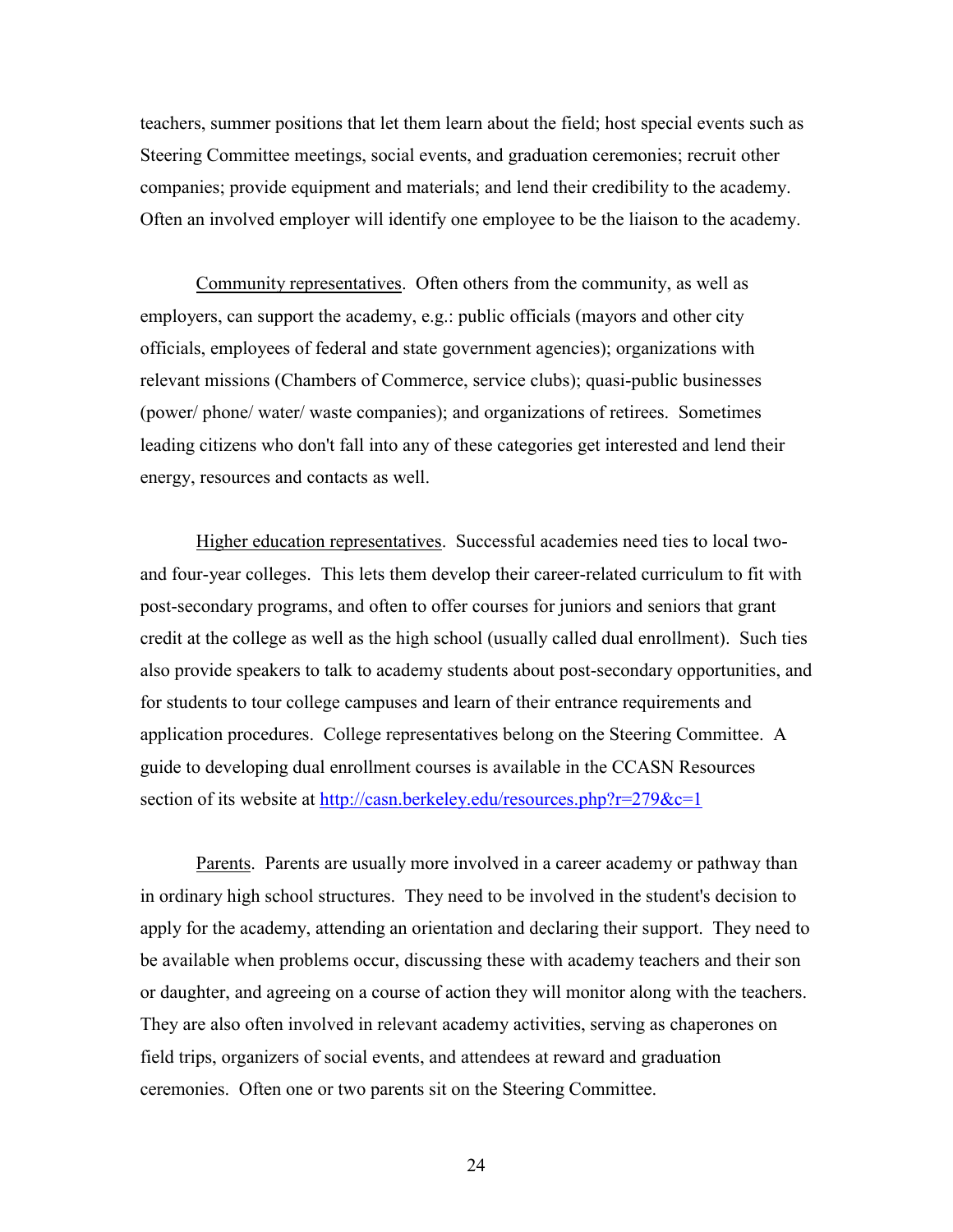Students. Students, of course, are at the center of an academy or pathway. They should be canvassed before the career field is selected to determine their interests. They often form an academy student government to help in its functioning. Juniors and seniors can help in the recruitment for their academy and serve as buddies to new students. Successful graduates can come back and provide inspiration to younger students who follow. Often one or two students sit on the Steering Committee to be sure their concerns and viewpoints are represented.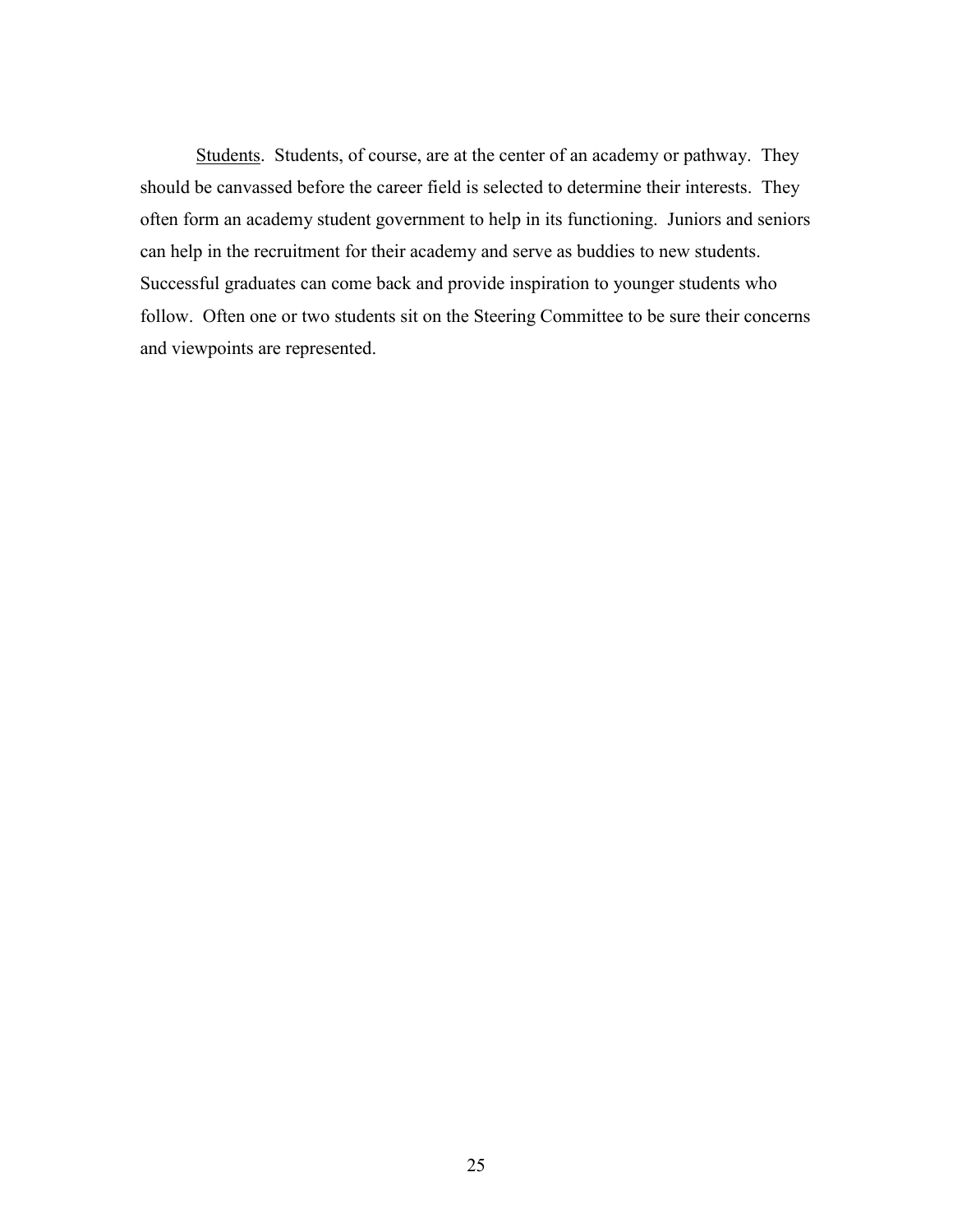# **Chapter V**

# **How can you measure progress?**

Mention program evaluation and a lot of people's eyes glaze over. Who wants to deal with questionnaires, student records, columns of data, and statistical analyses? Everybody knows you can lie with statistics anyway. If the teachers and students are happy, if they're coming to school regularly and seem engaged, what more do you need to know?

In a simpler world that attitude might fly. In today's schools, given their reputation for doing more poorly than schools in other countries, the high dropout rates of many high schools, and the often-poor quality of graduates (at least in the view of many colleges and employers), numbers are important. They're especially important for an approach that is new and claiming to improve student performance.

But evaluation need not be hopelessly complex and onerous. The simple theory behind high school reform in general and career academies in particular is that if you change to a new approach, and implement it well, student performance will improve. So what do you need to measure? Whether you've implemented the academy well, and whether student performance is improving.

These two questions are fundamental to assessing your progress. And it's important to focus on both from the start. You can't measure student progress if you don't have a baseline against which to measure it. That baseline is best determined before you begin to implement the academy. And you can't expect success if you don't gauge how well the academy is implemented. That also needs to happen from the start.

These two forms of evaluation are sometimes called "process" and "outcome." Another way of stating them is as "means" and "ends." Implementing an academy is a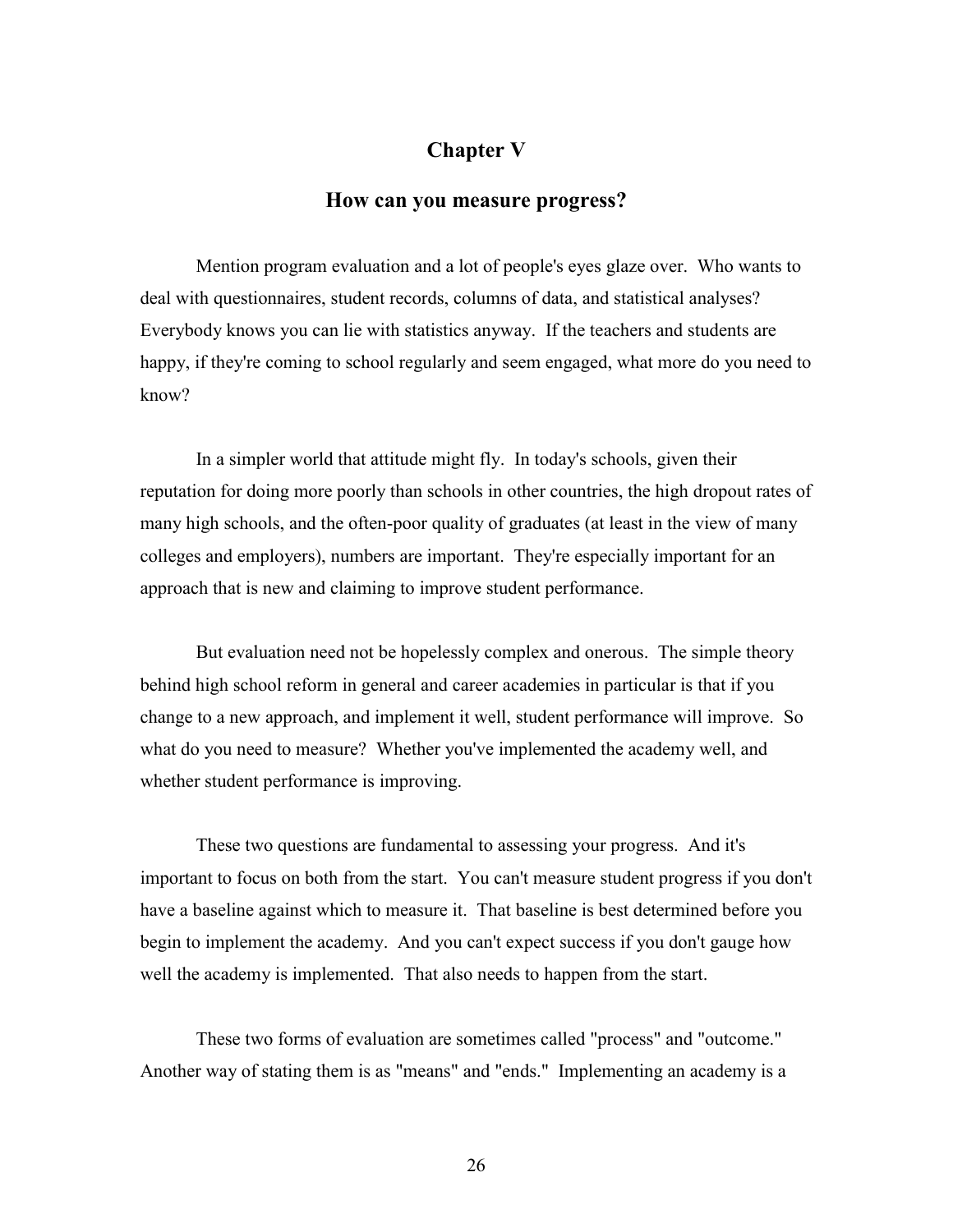process. Improved student performance is the hoped-for outcome. The first is a means to the second. While it is important to assess both, the emphasis changes over time. Initially the most important matter is high quality implementation. Over time the focus becomes whether this leads to improved student performance.

How do you assess how well you're implementing the academy? One method is through a guide that has been developed for this purpose, called the [Self-Assessment](http://casn.berkeley.edu/resources.php?r=155&c=1)  [Guide for College and Career Academies](http://casn.berkeley.edu/resources.php?r=155&c=1) (all of CCASN's guides are available free in the Resources section of its website, at [http://casn.berkeley.edu/resources.php\)](http://casn.berkeley.edu/resources.php). This guide lists the key elements under each of the three defining structures of an academy (small learning community; college prep curriculum with a career theme; and partnerships with employers, community, and postsecondary education). A scoring guide accompanies each element, indicating what should be in place. Each can be rated along a scale. Thus teachers can go through this guide and determine where their academy is strong or weak. This can lead to a plan for improving the weak aspects.

There are several other ways to assess how well your academy is implemented also. Probably most evident, for California Partnership Academies, is the annual report due each October on the previous year's performance. This is framed around the requirements of the State Education Code as it applies to CPAs. It can be found on the CDE website devoted to academies, [www.cde.ca.gov/ci/gs/hs/cpagen.asp.](http://www.cde.ca.gov/ci/gs/hs/cpagen.asp) The National Career Academy Coalition (NCAC) also has a rubric designed to assess academy implementation against the elements of the Career Academy National Standards of Practice [\(http://www.ncacinc.com/\)](http://www.ncacinc.com/). More recently, ConnectEd CA has developed a set of criteria and rubrics for assessing and certifying Linked Learning pathways [\(www.connectedcalifornia.org\)](http://www.connectedcalifornia.org/).

How about student data? What should you collect, and how should you analyze it? At the back of the above-mentioned CCASN *Self-Assessment Guide* is a section on *Analyzing Student Data*. This suggests three types of student data to collect: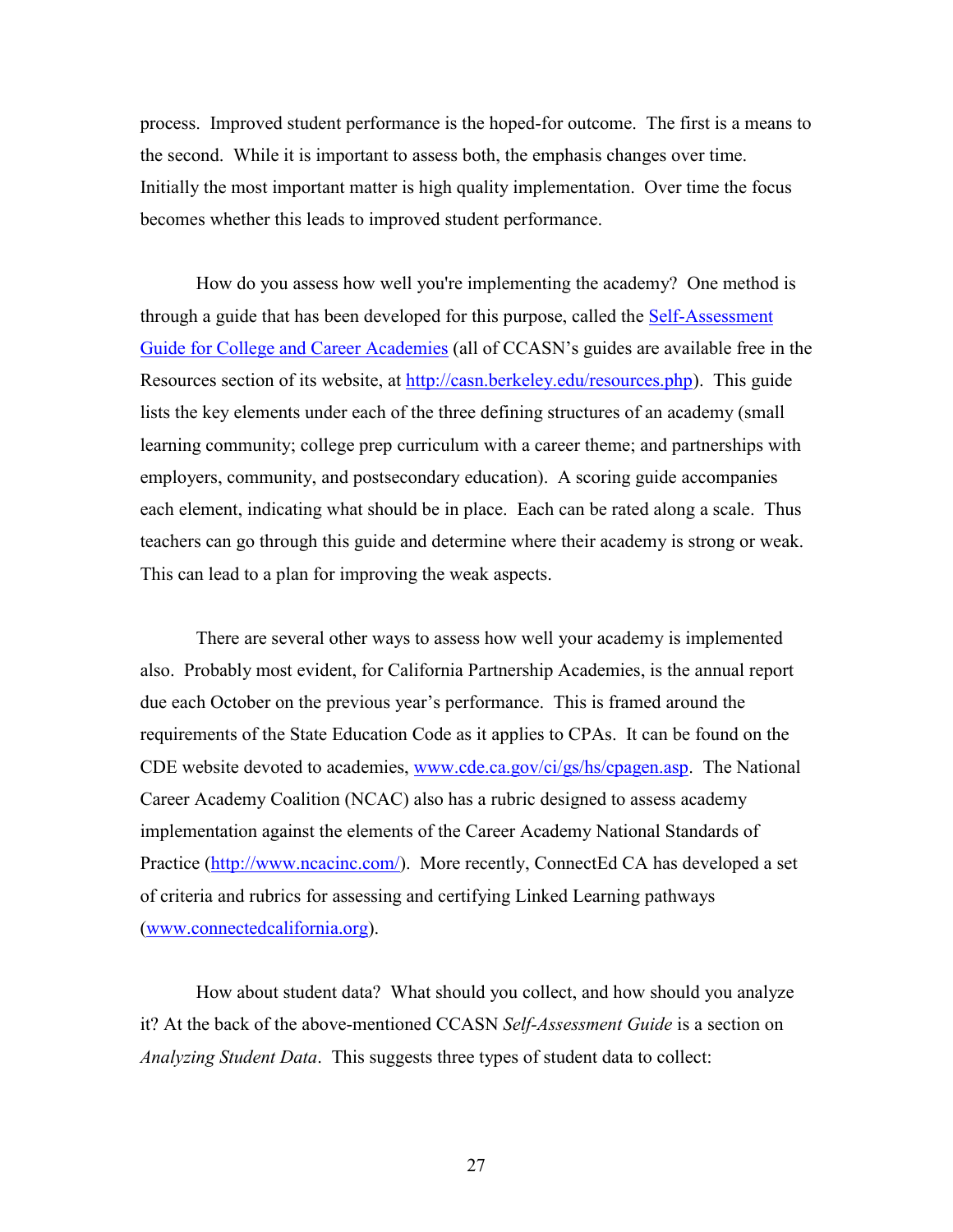**Demographics** Academy experience measures Student outcomes

The first of these lets you assess the student makeup of the academy, and whether it reflects the profile of the host high school. The evidence suggests that academies do best when they reflect this profile, rather than focusing exclusively on students at one end of the spectrum. The second category lets you assess whether academy classes are restricted to academy students, and whether academy students are taking the full complement of academy courses. Experience suggests that academies do better when they meet these goals. These are both measures of implementation available through use of student data.

The third category pertains to student outcomes, or using student data to measure whether the academy has had an impact on student performance. Suggested indicators offered in the CASN *Self-Assessment Guide* include: attendance, retention in school, credits earned toward graduation, grade point averages, standardized test scores, on-time graduation rates, and college admission. This is followed by a section that suggests ways such student outcome data can be analyzed. Three suggestions are offered:

Compiling snapshots over time, for an individual academy. This indicates whether the *program* is improving from year-to-year.

Comparing year-to-year changes for individual students or cohorts of students. This indicates whether *students* in the academy are improving over time.

Relating academy program characteristics to student performance. This indicates whether variations in program implementation are associated with improvement.

Fuller explanations of each of these are offered in the *Self-Assessment Guide*, as well as additional categories of data that might be collected.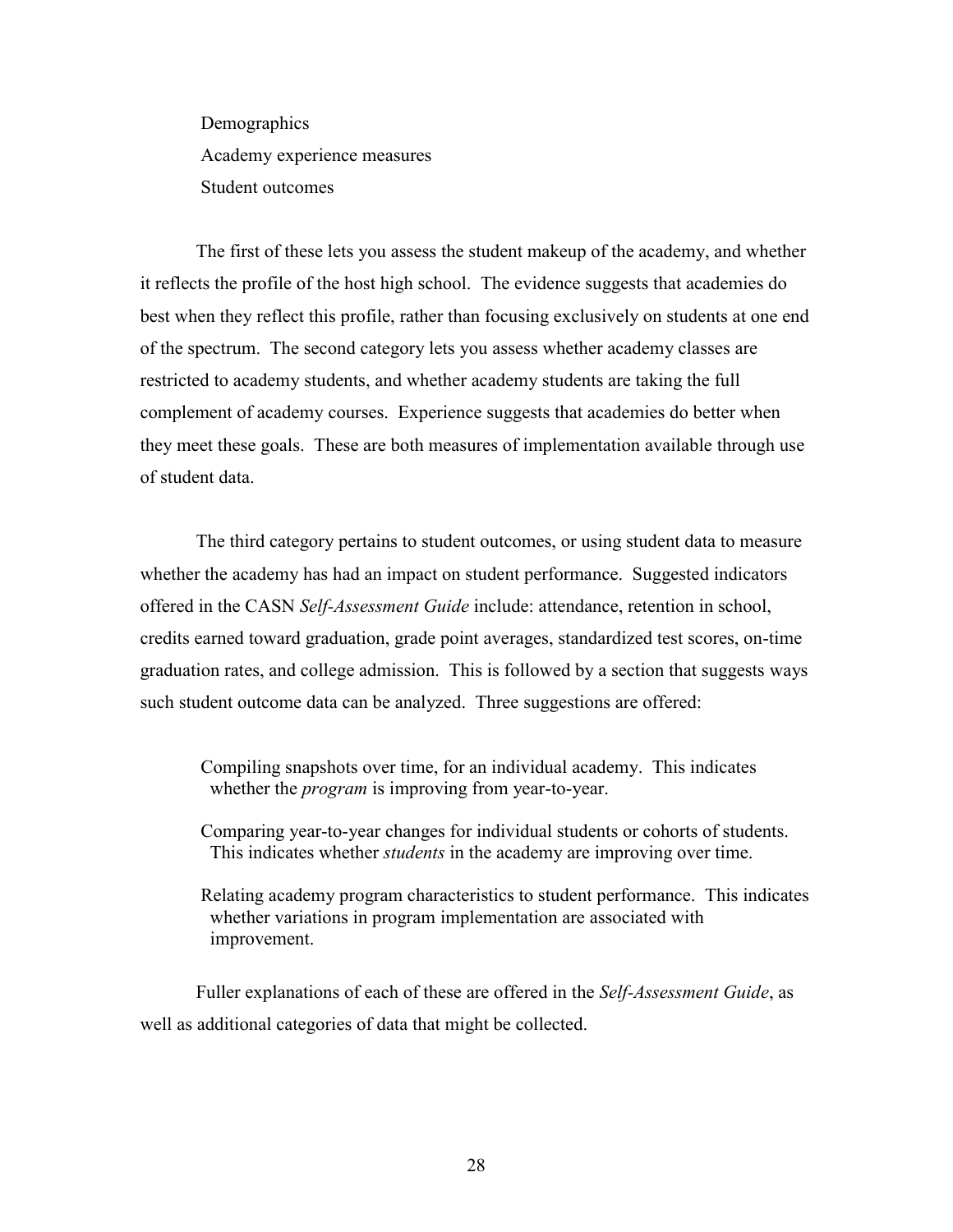# **Chapter VI**

## **Where can you get help?**

The short answer to this question is many places. The issue is sorting through all the information to find what you need. Since this *Planning Guide* was developed by CCASN, we'll start with what CCASN has to offer. This section then offers a list of the other state and national organizations that support career academies, a brief summary of what materials they have, and a list of the annual conferences each sponsors. *All* are linked to the CCASN website<http://casn.berkeley.edu/> if you want more information.

The best place to review CCASN's materials is at:<http://casn.berkeley.edu/> On the home page you will see several options you can click on:

Teaching and learning—a huge searchable curriculum database, both academic and career-related, derived from a broad national search, with descriptions at several levels of detail, and a variety of related materials and services: <http://casn.berkeley.edu/>

- Resources—a host of materials, from CCASN's guides, articles, and presentations, to a toolkit with over 100 templates and forms, the ten videos, and sketches of and links to other support organizations: <http://casn.berkeley.edu/>
- The Master Schedule Guide, hot off the presses in 2014, with many related materials: [http://casn.berkeley.edu/master\\_schedule\\_guide.php?r=412&c=28](http://casn.berkeley.edu/master_schedule_guide.php?r=412&c=28)
- The academy directories, with national and California versions, searchable by theme and location, with contact information:<http://casn.berkeley.edu/>
- A section describing the various services CCASN offers to career academies: <http://casn.berkeley.edu/services.php?r=287>
- About CASN—an overview of the organization, its staff, and its advisory board: <http://casn.berkeley.edu/aboutcasn.php>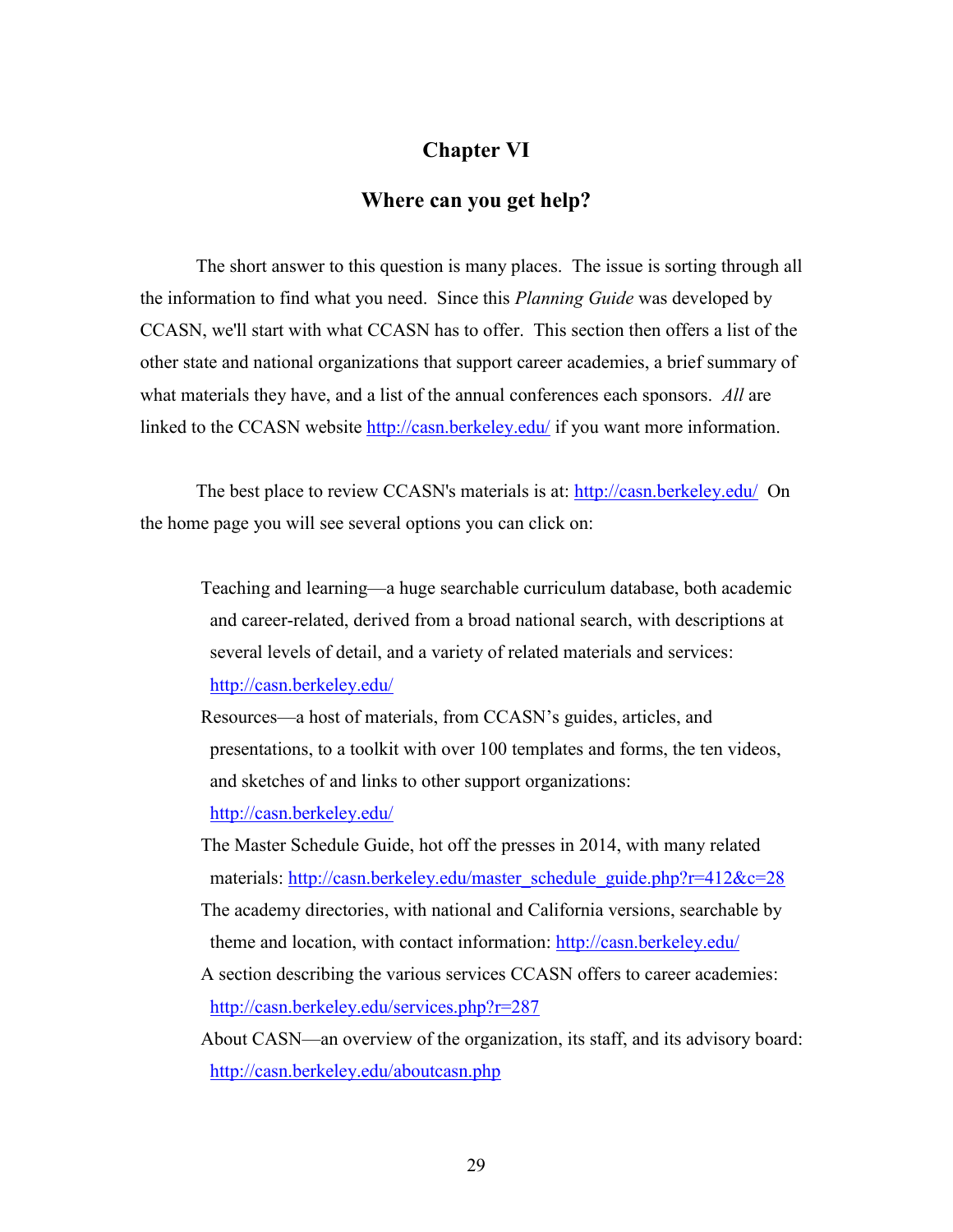A section for California Partnership Academies, the unofficial CA Department of Education website in this regard, tailored to the academies in California: <http://casn.berkeley.edu/cpa.php>

Most of this is self-explanatory. The best way to make use of all these this is to spend some time surfing around the site, and then go to the section(s) that serve your needs and answer your questions. Aside from the curricular materials in that database that come from proprietary sources, everything on the site is free for downloading. There is also an ask-CCASN feature that allows you to email questions.

Here's a list of some of our most popular guides (all in the resources section of our website at: [http://casn.berkeley.edu/resources.php\)](http://casn.berkeley.edu/resources.php):

*Career Academies: A Proven Strategy to Prepare High School Students for College and Careers* (their history, growth, a summary of research findings) *Self-Assessment Guide for College and Career Academies Course Sequence*s for *Career Academies Partnership Guide for Career Academies Web-Based Curriculum Resources for Career Academies Mentor Handbook for Career Academies Internship Handbook for Career Academies*

The California Department of Education (CDE) also offers many resources for the California Partnership Academies, at [http://www.cde.ca.gov/ci/gs/hs/cpagen.asp.](http://www.cde.ca.gov/ci/gs/hs/cpagen.asp) This CDE-based CPA website contains the State Education Code as it impacts CPAs, a program overview, a state directory of CPAs, grant and funding information, forms, upcoming events, a FAQ section, and contact information.

There are several other organizations that have a wealth of resources and materials to support career academies. The National Academy Foundation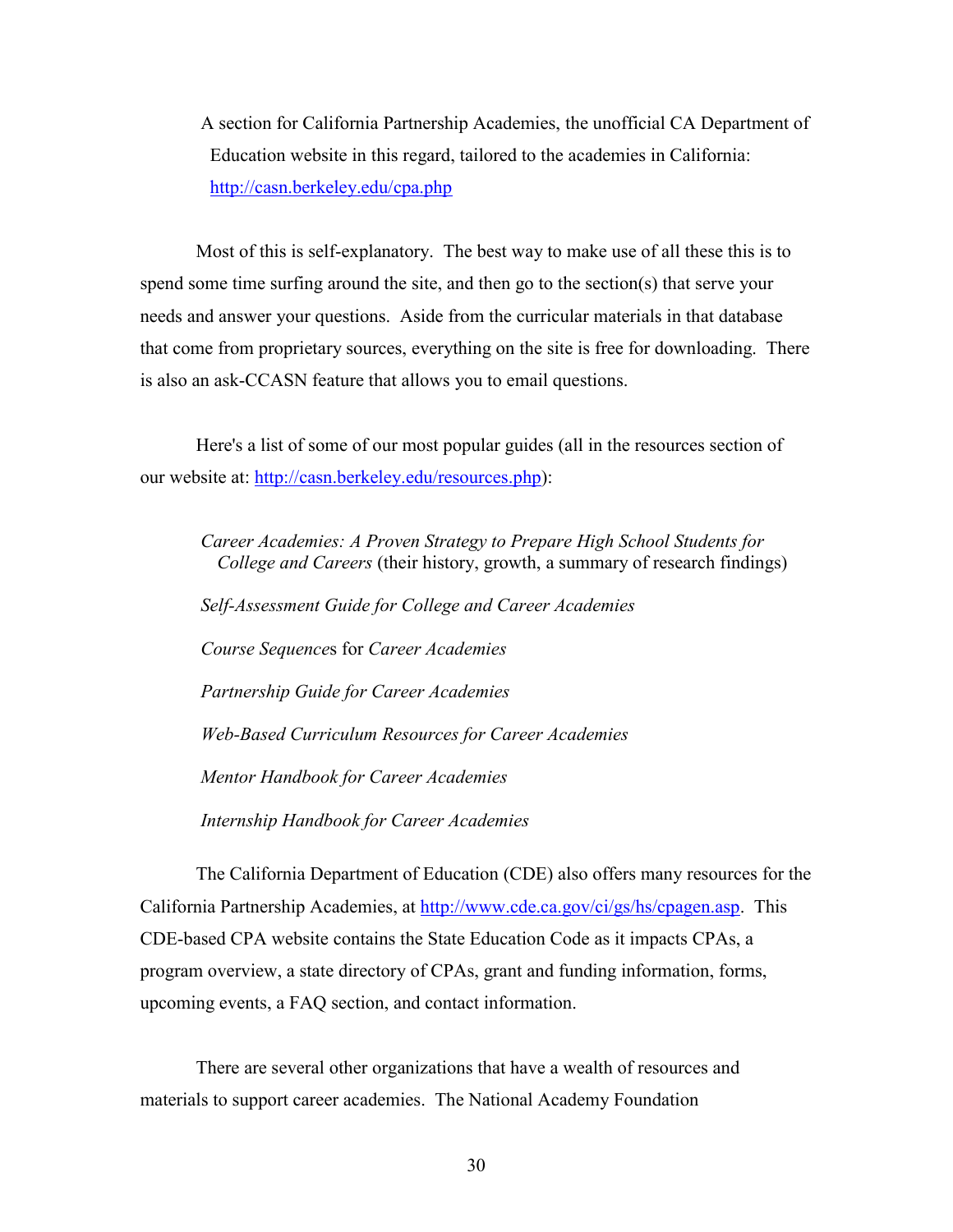[\(http://naf.org/\)](http://naf.org/) is a business-based agency, based in New York City, that has been supporting academies since the mid-1980s. It is a membership organization with over 500 academies, in some 40 states. These academies operate in five career fields: finance, hospitality & tourism, information technology, engineering, and health sciences. It provides professional development workshops and conferences for its many members.

The National Career Academy Coalition [\(http://www.ncacinc.com/\)](http://www.ncacinc.com/) is based in Nashville, TN, an all-academy district. In existence also since the 1980s, NCAC developed the rubrics that allow it to conduct assessments of the degree to which an academy is meeting the National Standards of Practice (NSOP). It holds a national conference each year open to all academies, and has an active board.

ConnectEd California [\(http://www.connectedcalifornia.org/\)](http://www.connectedcalifornia.org/), based in Berkeley, CA has been the central pillar of support for the Linked Learning initiative in California and the many pathways developed through this initiative. These are four-year programs, many of them career academies, which each district is implementing throughout the district, in effect demonstrating how this approach can serve as a central reform model for high schools in general, not just subsets of students. It provides extensive materials and professional support to the nine districts that have received grants from the James Irvine Foundation, and works in association with the Linked Learning Alliance [\(http://linkedlearning.org/\)](http://linkedlearning.org/) based in Sacramento.

The following two pages provide an overview of most of these and many other organizations with an interest in and resources useful for career academies. Sketches of each and URLs for each are included. These are also included in the Resources section of the CCASN website, with live links [\(http://casn.berkeley.edu/resources.php?r=242\)](http://casn.berkeley.edu/resources.php?r=242). As this will illustrate, there is a great deal of interest in career academies in the country, and many resources available to help them succeed.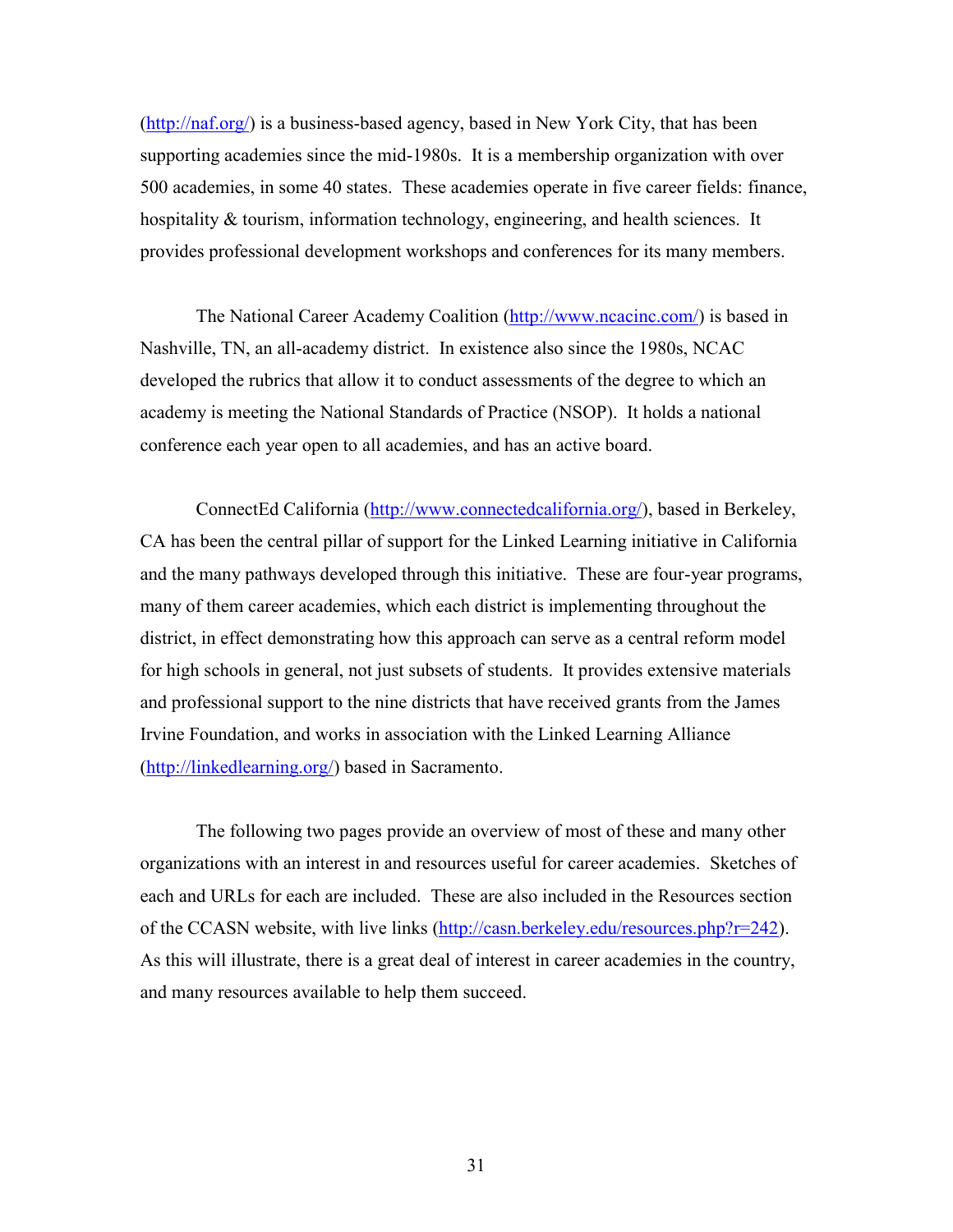# **Career Academy Support Organizations**

Buck Institute for Education (BIE), Novato, CA [\(www.bie.org\)](http://www.bie.org/). Focuses on making schools and classrooms more effective through the use of problem and project based learning, providing curriculum and training materials, professional development, and research.

The College and Career Academy Support Network (CCASN) at UC Berkeley [\(http://casn.berkeley.edu/\)](http://casn.berkeley.edu/) provides a series of free guides and handbooks for various components of the academy approach, a national directory of academies, a tool kit of materials useful in implementing academies, professional development to support teachers/ administrators/ counselors implementing academies, and research related to this approach.

Center for the Social Organization of Schools (CSOS), Johns Hopkins University, Baltimore, MD **[\(http://www.jhucsos.com/\).](http://www.jhucsos.com/)** Works with over 100 high schools in its Talent Development High Schools network, mostly in the east and central parts of the country, built on a ninth grade program designed to raise the performance of at-risk students leading to grade 10-12 career academies.

ConnectEd California, the California Center for College and Career, Berkeley, CA [\(www.connectedcalifornia.org\)](http://www.connectedcalifornia.org/). Supporter of the Linked Learning initiative, it offers extensive curriculum support, coaching, and professional assistance to the nine districts involved in this initiative, and increasingly to others in California and elsewhere.

Ford Partnership for Advanced Studies (Ford PAS), Newton, MA & Dearborn, MI [\(www.fordpas.org\)](http://www.fordpas.org/). FordPAS offers an inquiry- and project-based interdisciplinary curriculum program that provides students with content knowledge and skills in such fields as business, economics, engineering, and technology, linking learning in traditional academic subjects with post-secondary education and the workplace.

 Institute on Education and the Economy (IEE), Teachers College, Columbia University, New York [\(www.tc.columbia.edu](http://www.tc.columbia.edu/)). IEE is an interdisciplinary policy research center that focuses on the interaction between education and the economy, including research, technical assistance, and evaluation, particularly related to high school/ community college connections and dual enrollment programs.

MDRC, New York City and Oakland, CA [\(http://www.mdrc.org/\)](http://www.mdrc.org/). A series of reports on their 15-year experimentally designed national longitudinal evaluation of career academies, which showed substantial employment gains eight years after high school graduation for academy graduates compared with their non-academy control groups.

National Academy Foundation (NAF), New York City and Berkeley, CA [\(http://naf.org/\).](http://naf.org/) Works with over 500 academies in 40 states, sponsors a conference each July for all NAF affiliates and smaller versions at other times for academy leads. It offers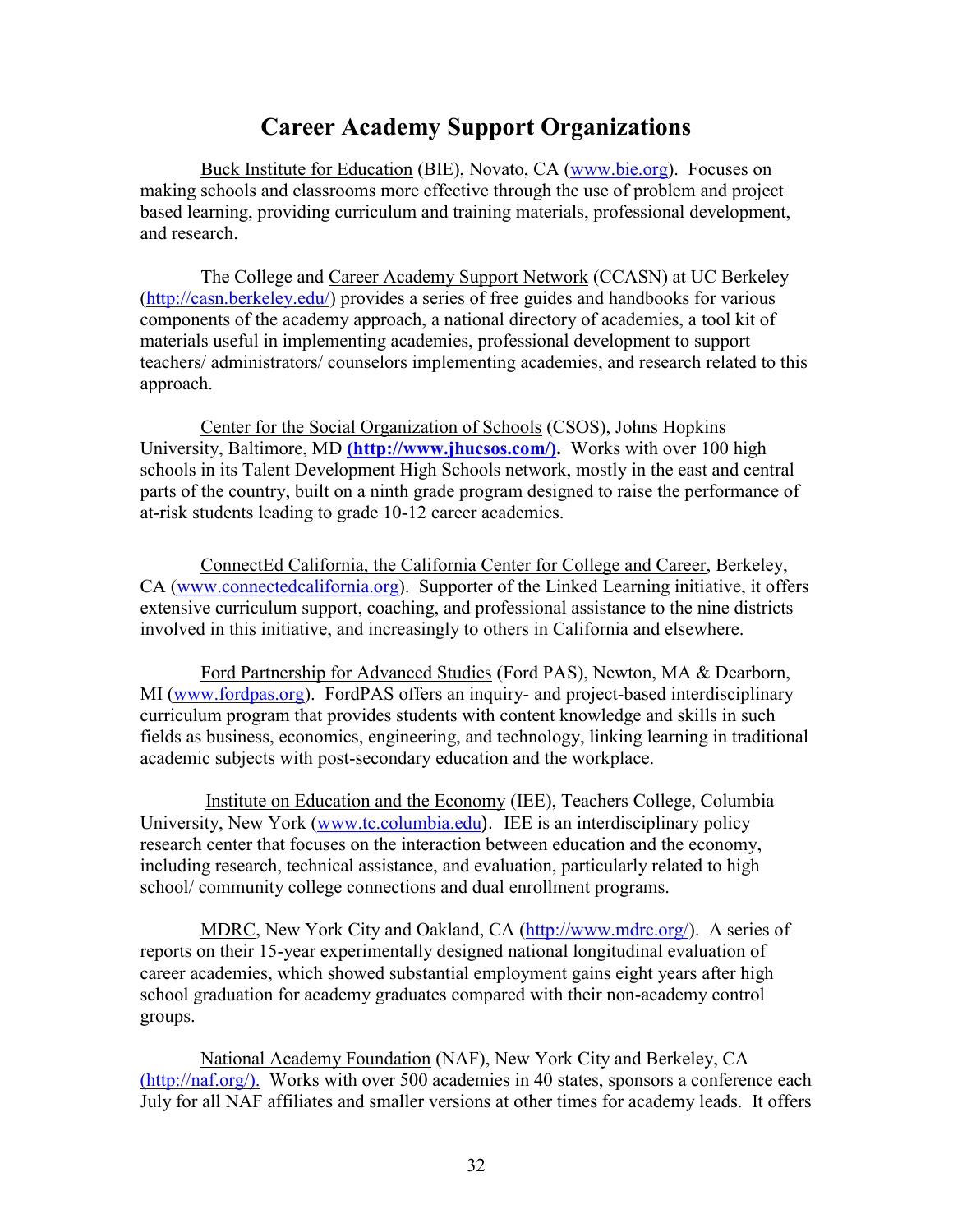technical curriculum/ lesson plans and support in five career fields—finance, engineering, hospitality & tourism, information technology, and health.

National Career Academy Coalition (NCAC), Nashville, TN [\(http://www.ncacinc.com/\).](http://www.ncacinc.com/) A membership organization, sponsors a national career academy conference each fall, conducts certifications of academies using the Career Academy National Standards of Practice and its rubric built around these.

National Center on Education and the Economy (NCEE), Washington, D.C. [\(www.ncee.org\)](http://www.ncee.org/). Focused on standards and programs that help to meet them, NCEE conducts research, analysis and advocacy while providing training, professional development, technical assistance, and materials.

National Educator Program (NEP), Denver, CO [\(www.neponline.org\)](http://www.neponline.org/). NEP focuses on leadership and sustainable school improvement to raise student achievement, particularly around career academies, high school redesign, and small learning communities, offering professional development workshops and conferences.

National Partnership for Careers in Law, Public Safety, Corrections and Security, Austin, TX [\(http://www.ncn-npcpss.com/\).](http://www.ncn-npcpss.com/) With regional centers and partner agencies around the country this network supports the development and certification of career academies in these fields with various materials and workshops.

Education Northwest (formerly Northwest Regional Education Lab), Portland, OR [\(http://educationnorthwest.org/\).](http://educationnorthwest.org/) Focused nationally but especially on northwestern states, Education Northwest provides an assortment of materials and services related to issues such as low performing schools, small learning communities, parent involvement in schools, math and science programs (especially for girls), and literacy coaching.

Southern Regional Education Board (SREB), Atlanta, GA [\(http://www.sreb.org/\).](http://www.sreb.org/) Works with over 1,000 high schools in 16 states in its *High Schools that Work* network, mostly in the southeast, many of which have academies. Sponsors a large conference in July each year, plus a series of smaller regional and state workshops. Works in grades P-20, with a variety of reports and materials to support its 12 "Challenge to Lead" goals.

Stanford Center for Opportunity Policy in Education (SCOPE), Stanford, CA [\(https://edpolicy.stanford.edu/\).](https://edpolicy.stanford.edu/) This research-based organization is designed to help secondary schools and districts support equity and intellectual rigor, and all students to master the knowledge and skills needed for success in college, career and citizenship.

WestEd, San Francisco, CA [\(www.wested.org\)](http://www.wested.org/). Nationally focused but especially on California and other western states, WestEd provides an assortment of materials and services related to educational policy issues such as literacy/ reading, English language learners, charter schools, youth development, assessment and evaluation, small learning communities, and community building.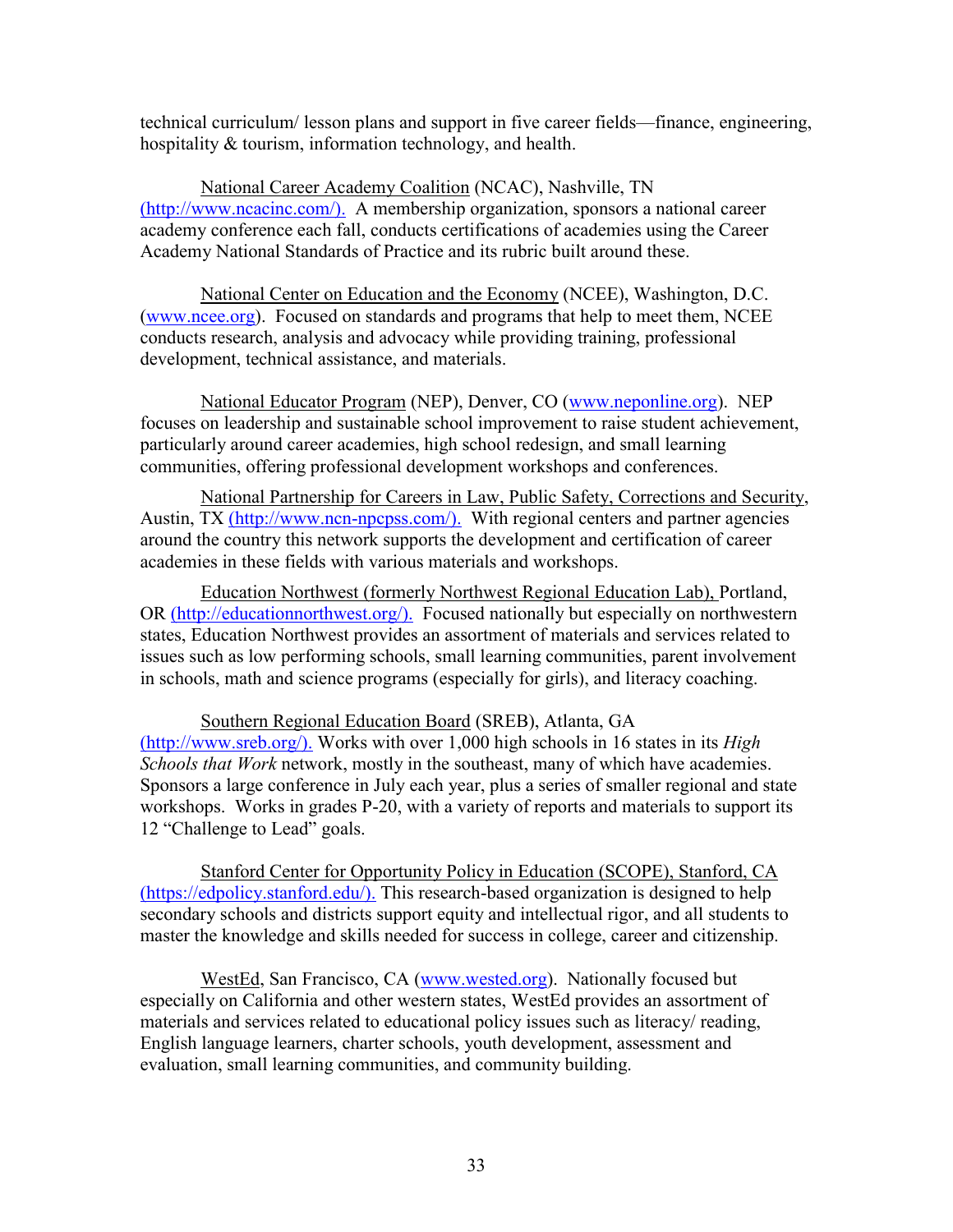#### **REFERENCES**

- Bradby, D., Malloy, A., Hanna, T., and Dayton, C. (2007). A Profile of the California Partnership Academies, 2004-2005. Berkeley, CA: ConnectEd California and the Career Academy Support Network, UC Berkeley.
- Dayton, C., Hester, C.H., and Stern, D. (2011). Profile of The California Partnership Academies, 2009-10. Sacramento, CA: California Department of Education; and Berkeley, CA: Career Academy Support Network, UC Berkeley.
- Dayton, C. (1997). California Partnership Academies: 1995-96 Evaluation Report. Nevada City, CA: Foothill Associates.
- Dayton, C., Weisberg, A., and Stern, D. (1989). California Partnership Academies: 1987-88 Evaluation Report. Berkeley, CA: Policy Analysis for California Education (PACE), University of California.
- Guha, R., et al. (2014). Taking Stock of the California Linked Learning District Initiative: Fourth-Year Evaluation Report. Menlo Park, CA: SRI International.
- Kemple, J. (1997). Career Academies: Communities of Support for Students and Teachers: Emerging Findings from a 10-Site Evaluation. New York: MDRC.
- Kemple, J. and Snipes, J.C. (2000). Career Academies: Impacts on Students' Engagement and Performance in High School. New York: MDRC.
- Kemple, J. (2001). Career Academies: Impacts on Students' Initial Transitions to Post-Secondary Education and Employment. New York: MDRC.
- Kemple, J. and Willner, C. (2008). Career Academies: Long-Term Impacts on Labor Market Outcomes, Educational Attainment, and Transitions to Adulthood. New York: MDRC.
- Maxwell, N.L. (1999). Step to College: Moving from the High School Career Academy Through the Four-Year University*.* MDS 1313. Berkeley, CA: National Center for Research in Vocational Education, University of California.
- Maxwell, N.L. and Rubin, V. (1997). The Relative Impact of a Career Academy on Post-Secondary Work and Education Skills in Urban, Public High Schools. Hayward, CA: the Human Investment Research and Education Center (HIRE), School of Business and Economics, California State University, Hayward.
- Maxwell, N.L. and Rubin, V. (2000): High School Career Academies: A Pathway to Educational Reform in Urban Schools? Kalamazoo, MI: W.E. Upjohn Institute for Employment Research.